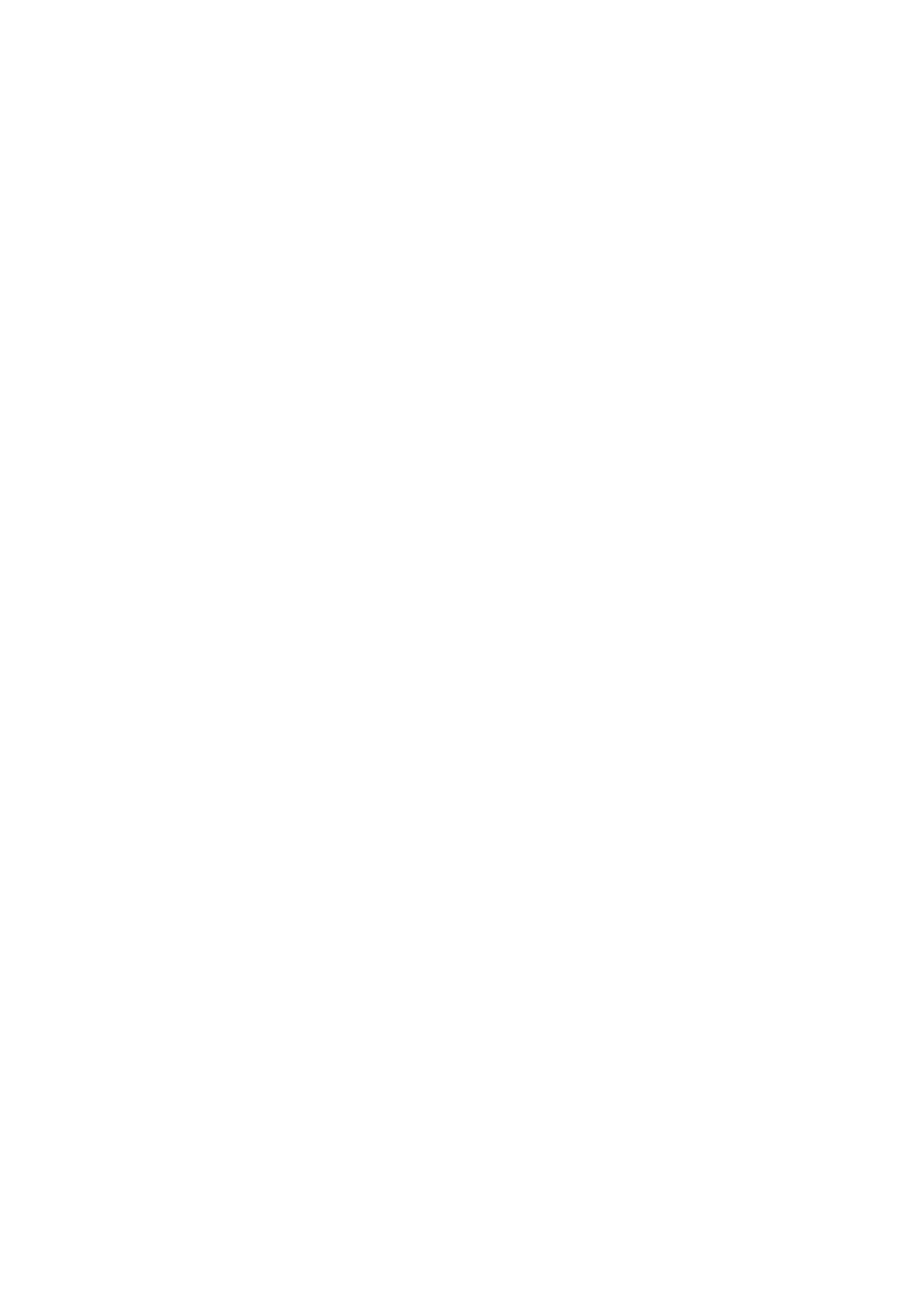

April 8, 2013

National Institute of Standards and Technology (NIST) Diane Honeycutt 100 Bureau Drive, Stop 8930 Gaithersburg, MD 20899

#### **Subject: Request For Information (RFI) # 130208119–3119–01 Developing a Framework To Improve Critical Infrastructure Cybersecurity**

Dear Ms. Honeycutt,

PricewaterhouseCoopers LLP (PwC) is pleased to submit to the National Institute of Standards and Technology (NIST) our RFI response to assist NIST with developing a framework to improve critical infrastructure cybersecurity. Our response represents the insights that PwC possesses from having delivered cybersecurity services to many of the largest firms in the world across a breadth of critical industry segments along with many government agencies.

PwC is part of one of the world's largest professional services networks with more than 2,500 professionals based in the Washington Metro Area. PwC is a leader in providing advisory and assurance services to the Federal Government. PSP helps government agencies solve complex business issues, manage risk, and add value to performance through its detailed service offerings in financial management, risk and compliance, security and data management, operations improvement, and program management. PwC delivers comprehensive approaches to cybersecurity that helps government agencies adapt to changing environments; manage IT risks; select, design, build, and integrate comprehensive solutions; and respond to cybersecurity crises.

PwC has skilled professionals with cybersecurity, risk management, and program management experience to meet the U.S. Government's needs. We look forward to continued interaction with NIST to successfully support your Cybersecurity Framework development, implementation, and management needs. If you have any questions about our response, please contact me at (703) 918-3767.

Sincerely,

John Ditter

John Hunt Principal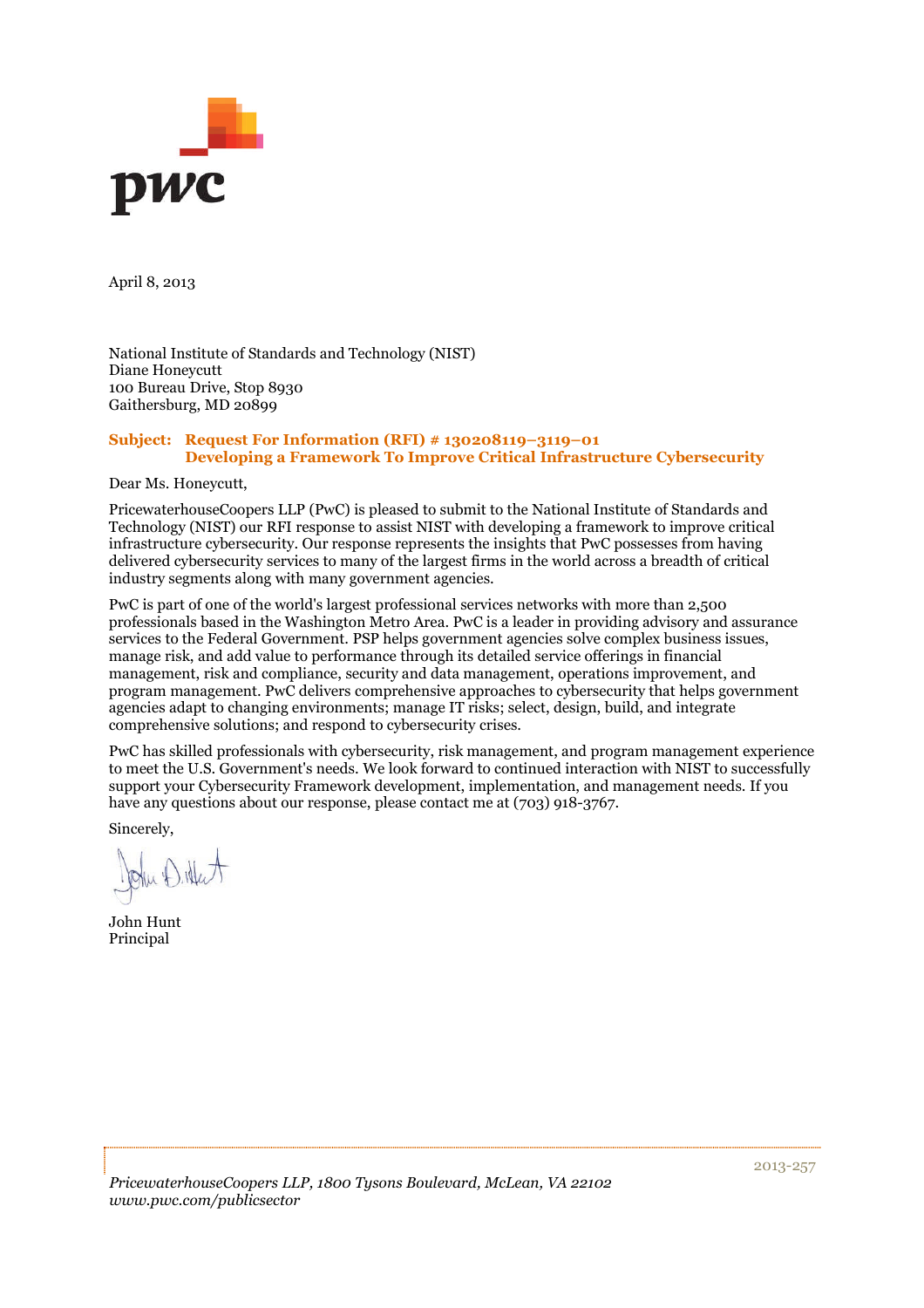# **Table of Contents**

| Section<br>Page |     |  |                                                                                                                                                                                              |  |  |
|-----------------|-----|--|----------------------------------------------------------------------------------------------------------------------------------------------------------------------------------------------|--|--|
|                 |     |  |                                                                                                                                                                                              |  |  |
|                 |     |  |                                                                                                                                                                                              |  |  |
|                 | 2.1 |  |                                                                                                                                                                                              |  |  |
|                 | 2.2 |  |                                                                                                                                                                                              |  |  |
| 3.0             |     |  |                                                                                                                                                                                              |  |  |
|                 | 3.1 |  |                                                                                                                                                                                              |  |  |
|                 |     |  | 3.1.1 What do organizations see as the greatest challenges in improving cybersecurity practices                                                                                              |  |  |
|                 |     |  | 3.1.2 What do organizations see as the greatest challenges in developing a cross-sector,                                                                                                     |  |  |
|                 |     |  | 3.1.3 Describe your organization's policies and procedures governing risk generally and<br>cybersecurity risk specifically. How does senior management communicate and oversee               |  |  |
|                 |     |  | 3.1.4 Where do organizations locate their cybersecurity risk management program/office? 6                                                                                                    |  |  |
|                 |     |  | 3.1.5 How do organizations define and assess risk generally and cybersecurity risk specifically?                                                                                             |  |  |
|                 |     |  | 3.1.6 To what extent is cybersecurity risk incorporated into organizations' overarching                                                                                                      |  |  |
|                 |     |  | 3.1.7 What standards, guidelines, best practices, and tools are organizations using to<br>understand, measure, and manage risk at the management, operational, and technical                 |  |  |
|                 |     |  | 3.1.8 What are the current regulatory and regulatory reporting requirements in the United<br>States (e.g., local, state, national, and other) for organizations relating to cybersecurity?.8 |  |  |
|                 |     |  | 3.1.9 What organizational critical assets are interdependent upon other critical physical and<br>information infrastructures, including telecommunications, energy, financial services,      |  |  |
|                 |     |  | 3.1.10 What performance goals do organizations adopt to ensure their ability to provide                                                                                                      |  |  |
|                 |     |  | 3.1.11 If your organization is required to report to more than one regulatory body, what<br>information does your organization report and what has been your organization's                  |  |  |
|                 |     |  | 3.1.12 What role(s) do or should national/international standards and organizations that<br>develop national/international standards play in critical infrastructure cybersecurity           |  |  |
|                 | 3.2 |  |                                                                                                                                                                                              |  |  |
|                 |     |  |                                                                                                                                                                                              |  |  |
|                 |     |  |                                                                                                                                                                                              |  |  |
|                 |     |  |                                                                                                                                                                                              |  |  |
|                 |     |  |                                                                                                                                                                                              |  |  |
|                 |     |  | 3.2.5 What, if any, modifications could make these approaches more useful? 13                                                                                                                |  |  |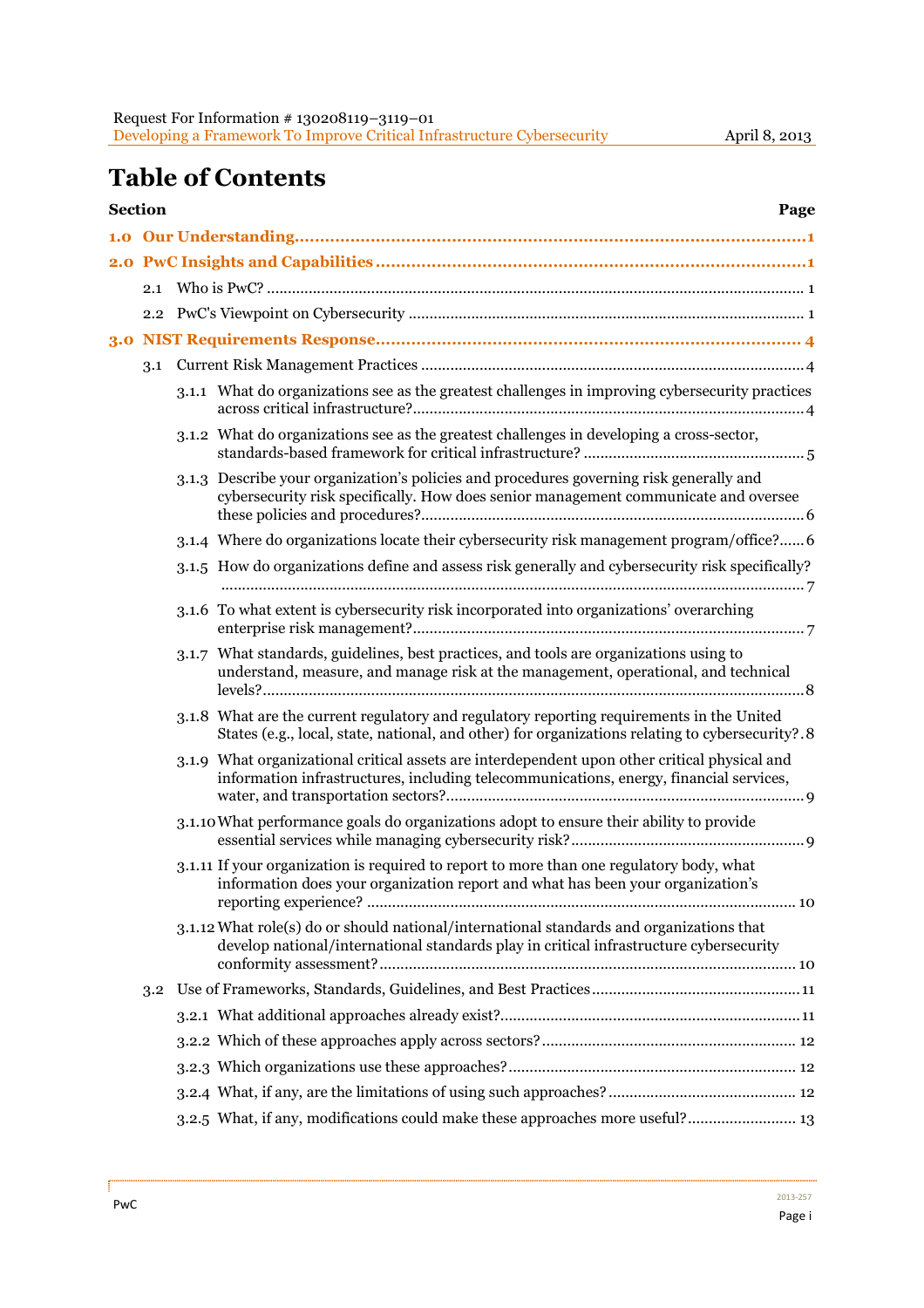| Request For Information #130208119-3119-01 |  |
|--------------------------------------------|--|
|--------------------------------------------|--|

|     | Developing a Framework To Improve Critical Infrastructure Cybersecurity<br>April 8, 2013         |
|-----|--------------------------------------------------------------------------------------------------|
|     |                                                                                                  |
|     | 3.2.7 When using an existing framework, should there be a related sector-specific standards      |
|     | 3.2.8 What can the role of sector-specific agencies and related sector coordinating councils be  |
|     |                                                                                                  |
| 3.3 |                                                                                                  |
|     | 3.3.1 Are these practices widely used throughout critical infrastructure and industry? 14        |
|     | 3.3.2 How do these practices relate to existing international standards and practices?15         |
|     | 3.3.3 Which of these practices do commenters see as being the most critical for the secure       |
|     | 3.3.4 Are some of these practices not applicable for business or mission needs within particular |
|     | 3.3.5 Which of these practices pose the most significant implementation challenge? 16            |
|     | 3.3.6 How are standards or guidelines utilized by organizations in the implementation of these   |
|     | 3.3.7 Do organizations have a methodology in place for the proper allocation of business         |
|     | 3.3.8 Do organizations have a formal escalation process to address cybersecurity risks that      |
|     | 3.3.9 What risks to privacy and civil liberties do commenters perceive in the application of     |
|     | 3.3.10 What are the international implications of this Framework on your global business or in   |
|     |                                                                                                  |
|     | 3.3.12 In addition to the practices noted above, are there other core practices that should be   |
|     |                                                                                                  |

# **List of Figures**

| <b>Figure</b> | Page |
|---------------|------|
|               |      |

f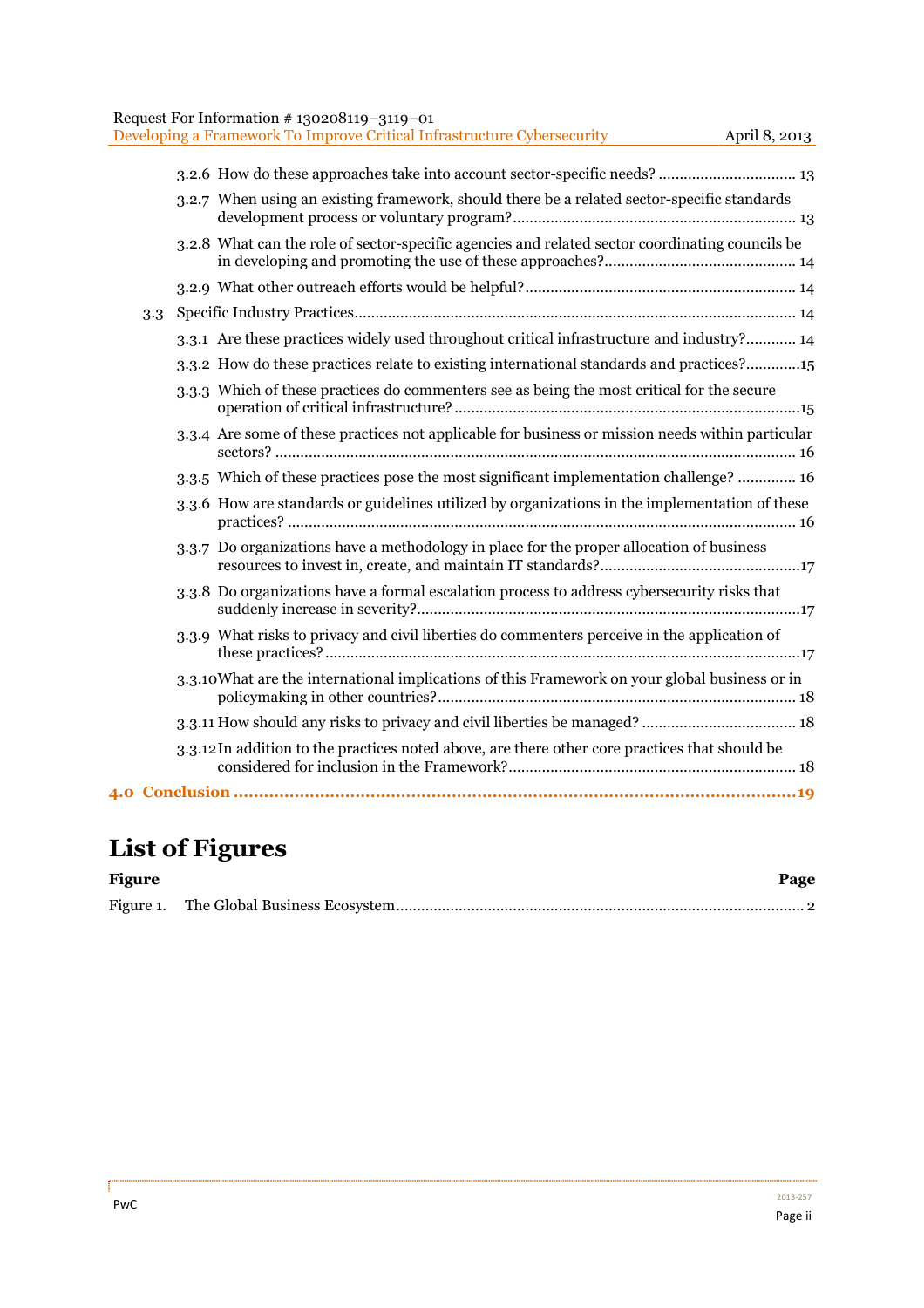# *1.0 Our Understanding*

In the current context of asymmetric warfare and global economic instability, defending against cyber attacks on U.S. critical infrastructure has become a national priority. Fortunately, adversaries have not yet been able to significantly disrupt our critical infrastructure operations. However this is not due to lack of effort. Most cyber incidents to date have focused on denial of service or data exfiltration, resulting in the loss of sensitive data. However, the same access to our information systems that allows information gathering to occur also provides the access an adversary needs to disrupt those same critical infrastructure information systems.

The National Institute of Standards and Technology (NIST) has been assigned the difficult task of aligning policy, business, and technological approaches to standards. NIST, as directed in Executive Order (EO) 13636, will establish the methodologies and processes that provide a prioritized, flexible, repeatable, performance-based, and cost-effective approach, including information security measures and controls, to help owners and operators of critical infrastructure identify, assess, and manage cyber risk. PricewaterhouseCoopers (PwC), as a cybersecurity, business operations, and risk management advisor to numerous commercial and public sector clients across the globe, possesses unique insights and has relationships that can assist NIST in establishing a practical framework to achieve the objectives of EO 13636.

# *2.0 PwC Insights and Capabilities*

# *2.1 Who is PwC?*

PwC is a network of firms in 158 countries with over 180,500 people. We are one of the world's largest professional services networks supporting a wide range of commercial and government clients with solutions to some of the most challenging technology and security problems. In fiscal year (FY) 2012 PwC firms provided services for 422 of the companies in the Fortune Global 500 and 439 of the companies in *The Financial Times* Global 5001. Our clients represent a broad spectrum of industries that include financial services, energy and utilities, aerospace and defense, information technology, and healthcare. PwC is a key element in the financial services critical infrastructure segment as we provide assurance to capital market investors and stakeholders for many of the world's largest companies. We also provide advisory service offerings in technology, financial management, risk, and compliance, security and data management, operations improvement, and program management to over a dozen major federal civilian, and defense agencies. Cybersecurity is an especially important topic to PwC's ability to protect our clients' sensitive information and data in highly regulated industries requires sound technology and processes, and diligent execution by our entire workforce.

With more than 2,300 PwC Technology Consulting professionals in the U.S., approximately 30% of which are dedicated security services professionals, PwC continues to address the cyber challenges that our nation's critical infrastructure owners and operators face. We take pride in our role as a trusted advisor to senior executives and information security professionals in organizations around the world. Our reach has allowed us to gain considerable insight into the challenging issues leaders face in their organizations. We have honed our cybersecurity approach to focus on strategy and governance, IT risk, security technologies, and cyber crime and breach response. By focusing on these four areas, we can provide a comprehensive approach to cybersecurity solutions that helps our clients plan and communicate to adapt to changing environments, manage IT risks, select, design, build, and integrate comprehensive solutions, and respond to the cybersecurity crises faced by our clients every day.

## *2.2 PwC's Viewpoint on Cybersecurity*

Cyber attacks are increasingly frequent, aggressive, well-funded, and sophisticated. Our data highlights the growing challenges these threats could pose to commercial organizations. Our 2013 Global State of

<sup>1</sup> http://www.pwc.com/gx/en/about-pwc/facts-and-figures.jhtml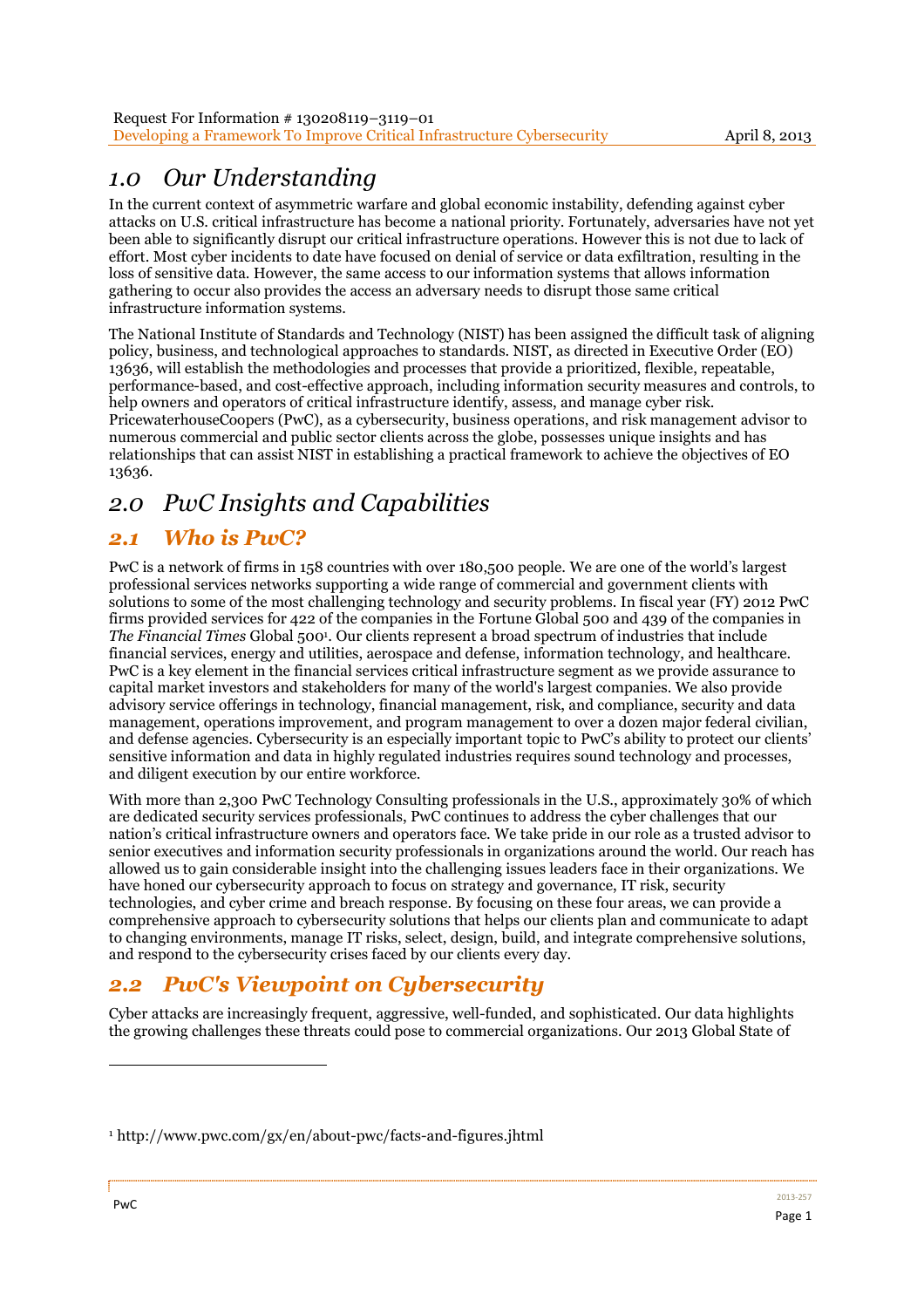Information Security (GSIS) Survey2 revealed that diminished budgets have resulted in degraded security programs, cyber risks that are not well understood or properly addressed, and new technologies that are being adopted faster than they can be safeguarded. Given that a successful attack on critical infrastructure sector organizations can result in grave damage to our national security and economic interests, it is important to take steps that will help ensure that the trends indicated in the GSIS survey do not carry over to the critical infrastructure sector.

Faced with these challenges, PwC feels that the framework that NIST is tasked with developing to improve critical infrastructure cybersecurity should incorporate the following concepts:

**Organizations are only as secure as their weakest link.** The global business ecosystem has changed the risk landscape. (see **Figure 1**).



*Figure 1. The Global Business Ecosystem* 

Critical infrastructure sector organizations depend on information technology and the information systems (e.g., financial transaction systems, healthcare record systems, industrial/process control systems, testing and calibration devices, etc.) to successfully carry out their business functions. Business

<sup>2</sup> http://www.pwc.com/gx/en/consulting-services/information-security-survey/index.jhtml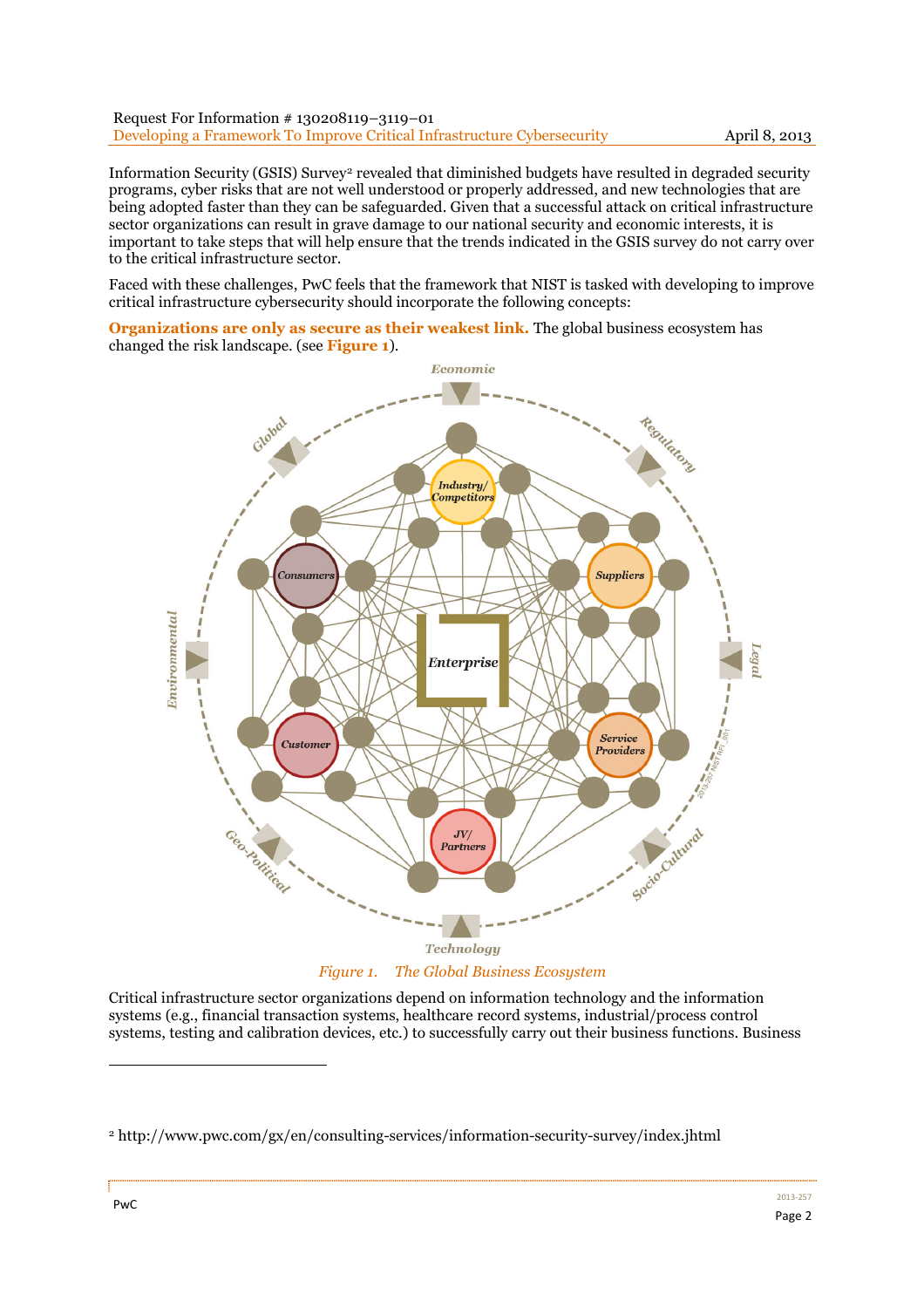models have evolved into an interconnected, integrated, and interdependent ecosystem that flows across sectors and industries. However, the security strategy currently in place has not kept pace. Critical infrastructure organizations today need a more dynamic approach to effectively manage information system-related security risks in highly diverse environments of complex and sophisticated cyber threats, ever-increasing system vulnerabilities, and rapidly changing business functions. NIST's cybersecurity framework should help organizations address the following questions:

- How do you monitor and manage vulnerabilities within your ecosystem?
- How have changes in your business model and/or strategic initiatives increased vulnerabilities?
- How has adoption of new technologies affected your level of vulnerability?

**Focus on securing high value assets and protecting what matters.** Not all assets are created equal; it is no longer efficient or effective for companies to protect everything in the same manner. Rather than securing everything equally, companies must now identify and protect their most critical assets. By determining what their most valuable assets are, where they are located, and who has access to them, executives and security officers will be able to effectively apply limited security and countermeasure resources where they are needed most throughout the system development lifecycle. NIST's cybersecurity framework should help organizations address the following questions:

- Have you identified your most critical (both physical and information) assets?
- Where do your most critical assets reside (in both physical and cyber domains)?
- Do you understand the impact/value of your critical assets, if they would become impaired?

**Know your adversaries – motives, means, and methods.** Recent cyber attacks and warnings from government, military, and intelligence leaders clearly indicate that critical infrastructure organizations are considered a target. Rather than waiting for an attack that one day may occur, businesses need to actively seek to understand their adversaries' motives and likely methods of attack. While intelligence organizations and their military counterparts are often limited in their ability to coordinate cyber defense for a number of significant reasons, sophisticated adversaries without such restraints are using cyber technology as an asymmetric tool to actively exploit weaknesses in the business ecosystem for economic and political gain. NIST's cybersecurity framework should help organizations address the following questions:

- Who are your adversaries? Where are they?
- Are you protected against threats? What do you do about them?
- How are methods/techniques being used? What do they do?

**Embed cybersecurity into board and executive-level decision making**. Cybersecurity is not a technology problem; its complexity and importance mean that it is an executive-level business challenge. PwC's 16th Annual CEO Survey3 indicated that seven out of 10 Chief Executive Officers (CEOs) fail to view cybersecurity as a fundamental strategic issue. The disconnect between the reality of cyber threats and how CEOs currently view these risks means many critical infrastructure business models are vulnerable. Active engagement at the highest levels will signal a committed strategy to get in front of cyber threats and be prepared to respond quickly when attacks are successful. Executives should have a global security strategy approach, looking at their own internal policies as well as external factors. They should reinforce with their employees that everyone has a role in cybersecurity and ensure employees have the resources and training to do their part. In addition, Executives should equally assess the security practices of their suppliers and service providers to limit risks from those vectors as well. NIST's cybersecurity framework should help organizations address the following questions:

- Can I explain our corporate cybersecurity strategy to others?
- Are security investments aligned with critical business processes and mission priorities?
- Are human, cyber, and physical risks addressed adequately across all organizational lines?

3 http://www.pwc.com/us/en/ceo-surveyus/index.jhtml?WT.mc\_id=ba\_Home+page\_CEO+Survey+2013+home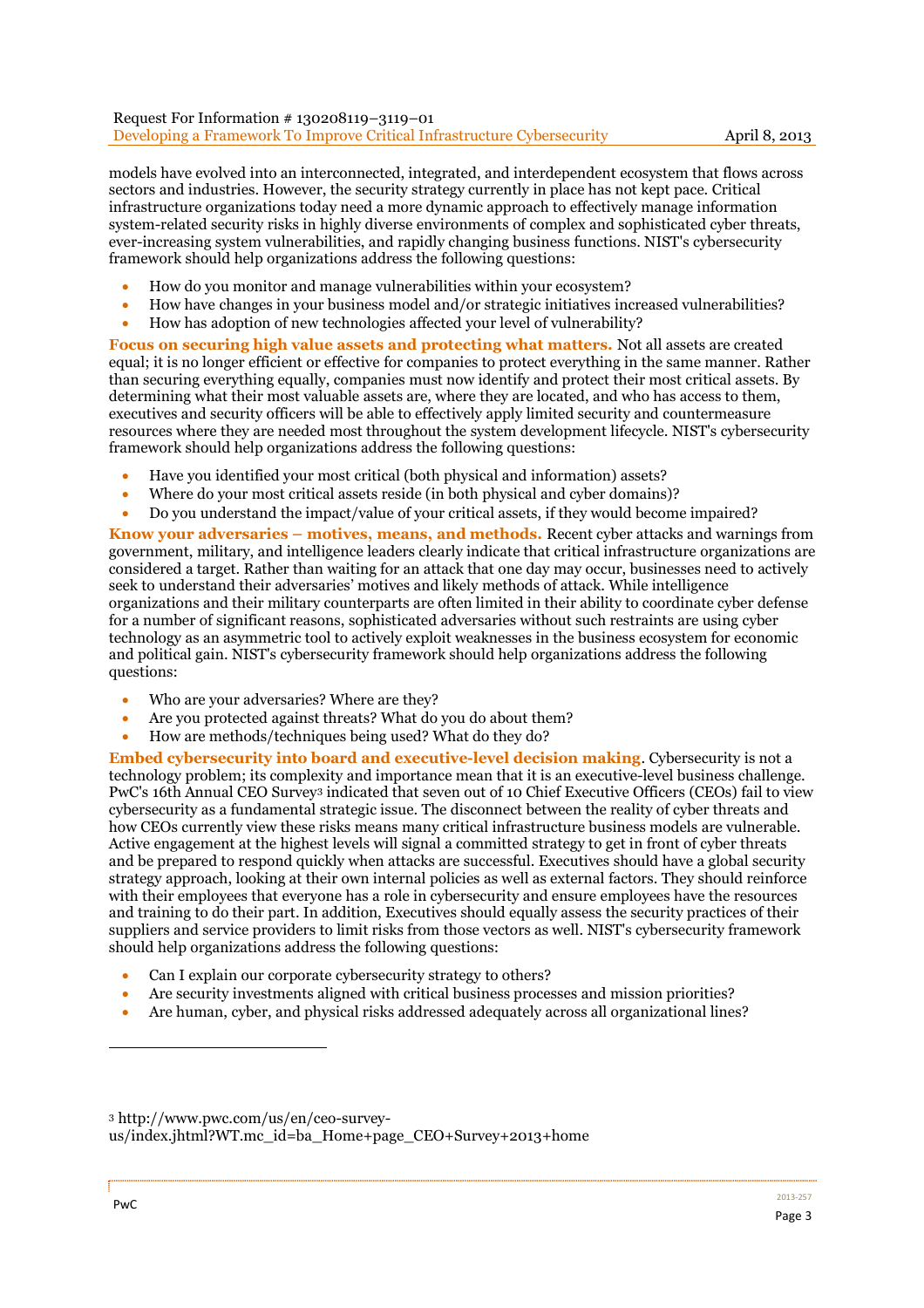| Request For Information #130208119-3119-01                              |
|-------------------------------------------------------------------------|
| Developing a Framework To Improve Critical Infrastructure Cybersecurity |

Do investments demonstrate that the overall security posture has improved? How is this measured?

This last concept of executive commitment perhaps exposes the greatest limitations of effective participation – namely incentive and liability, which is inherent in a voluntary framework such as the one the NIST is tasked with creating through EO 13636. Generally, boards and executives of companies are evaluated on financial outcomes rather than broader national security factors. NIST's framework should ultimately be accompanied by legislation that provides companies with financial incentives (e.g., tax breaks for cybersecurity investments or limitation of liability for sharing breach information) to participate. Financial incentives will lead to a greater chance for C-level attention and more wide-spread adoption. Throughout the development of the framework, NIST may wish to consider economic factors (e.g., industry cost models, competitiveness in foreign markets, etc.), in addition to the technical challenges associated with cybersecurity.

## *3.0 NIST Requirements Response*

PwC is proud to advise clients across a wide range of industries and organizations deemed critical infrastructure. Many of our commercial clients are engaged in financial services, energy and utilities, aerospace and defense, information technology, communications, and healthcare industries. Furthermore, we value the opportunity we have to support federal, state, and local agencies and governments. Our relationships with all of these organizations have demonstrated that they are very concerned about the impact cyber threats could have on their ability to operate and provide services for to the critical infrastructures of the United States.

To give voice to our clients' concerns, we have collected and synthesized the professional experiences and insights of our PwC practitioners within these critical infrastructure segments in relation to the questions NIST provided. Our access to these security professionals, who are well-versed in cyber operations within their respective organizations and industries, provides us a unique perspective from which to answer the following Request for Information (RFI) questions:

### *3.1 Current Risk Management Practices*

NIST has requested information about how organizations assess risk, how cybersecurity factors into that risk assessment, the current usage of existing cybersecurity frameworks, standards, and guidelines, and other management practices related to cybersecurity. In addition, NIST is interested in understanding whether particular frameworks, standards, guidelines, and/or best practices are mandated by legal or regulatory requirements and the challenges organizations perceive in meeting such requirements. This will assist in NIST's goal of developing a framework that identifies and includes common practices across sectors.

### *3.1.1 What do organizations see as the greatest challenges in improving cybersecurity practices across critical infrastructure?*

Industry leaders at the forefront of critical infrastructure security face a wide range of challenges in improving their cybersecurity practices. PwC anticipates that six key challenges will need to be considered:

- 1. **Mobility.** The push towards mobile technology, especially employers allowing their enterprise to "bring your own device" (BYOD), will be a challenge for any organization, due to the new threat landscape in which security is no longer just an internal concern. These technologies create a "boundless" network that is difficult to manage and secure, raising a number of privacy and security concerns. Connecting personal mobile devices to a corporate network creates additional challenges, given the growing capabilities of these devices. The key is to create policies that welcome and encourage the usage of mobile devices. Simultaneously, the organization must manage the inherent risks involved with permitting access to the corporate network, while not compromising critical infrastructure.
- 2. **Threat Intelligence.** Another key concern is the lack of useful threat intelligence, as well as a disconnect in the ability to apply current threat intelligence to new or existing technology. Industry security professionals routinely question whether all owners and operators understand who the adversary is, relying on the assumption that Security Content Automation Protocol (SCAP) -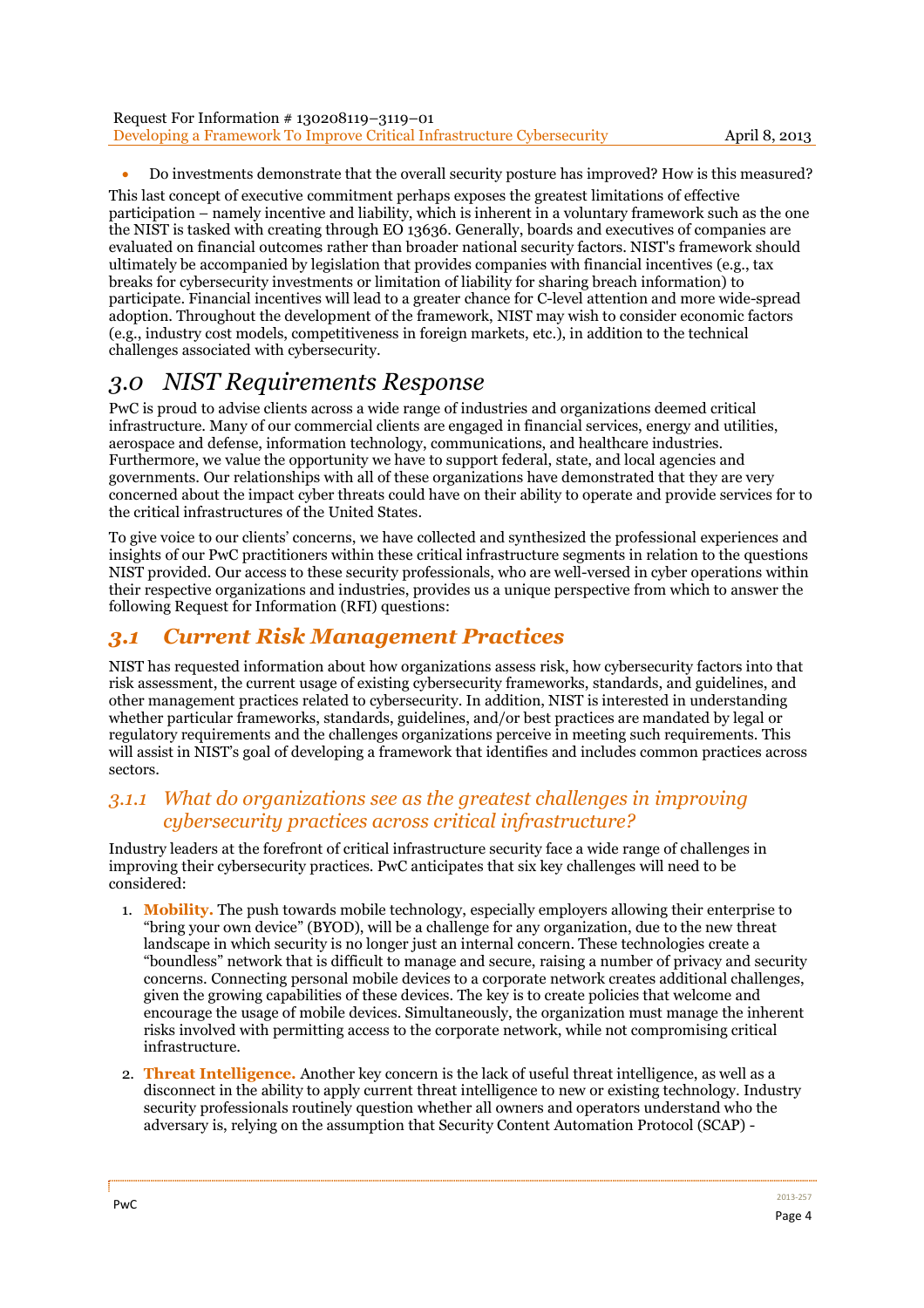compliant and Federal Desktop Core Configuration (FDCC) -capable tools for harnessing the National Vulnerability Database (NVD) is enough to fend off attacks. In fact, cybersecurity practitioners must be able to assess threats across a broad spectrum. This can only be achieved through increased data sharing and collaboration across industries.

- 3. **Executive Commitment.** Securing management buy-in and ensuring leadership is involved demonstrates the importance of cybersecurity and conveys a serious message to employees. This starts with educating senior management on the importance of enterprise security so they view it as a priority. This can be achieved by highlighting the potential impacts to business operations – specifically critical infrastructure. Shareholder buy-in is also a critical component and may be influenced by government incentives.
- 4. **Defining Risk.** Many PwC clients struggle to identify risk in measurable ways. Even when risk is adequately defined, differing risk tolerances across organizations make specific security standards difficult to prescribe. Cyber risk should be correlated to the performance metrics that are the most important for each business unit responsible for critical infrastructure operations. A well-developed continuous monitoring program can provide critical risk measurement and analysis and is especially beneficial if integrated within an enterprise risk management framework. This type of program should incorporate the capabilities of real-time data reporting and analysis, the ability to "drill down" at the individual host-level, historical/trending data to assess the effectiveness of the program, and scoring metrics/algorithms to provide a real-time risk score snapshot. Initial (and iterative) data analysis will help to establish acceptable risk thresholds. Real-time risk monitoring provides key stakeholders with actionable data to respond to risk proactively as well as a clear picture of the organization's cybersecurity readiness.
- 5. **Information Sharing.** Security collaboration and information sharing is generally limited due to the fear of sharing too much information with competitors, which negatively impacts competitive advantage. Many of our clients acknowledge the need for increased sharing of best practices, which in turn would lead to improved overall security within the industry. However, most are hesitant to volunteer that information.
- 6. **Supply Chain Security.** Because businesses operate in global ecosystems, cyber threats can impact a business' operations at any point in the operations process. Supply chains are particularly vulnerable because most businesses rely on them but, in reality, have no direct control over security processes, standards, or enforcement related to them. And because many businesses rely on supply chains that are owned and operated by foreign companies, many with questionable ties to aggressive foreign governments, U.S. critical infrastructure -related businesses are showing that they are amenable to discussions with the U.S. government regarding government-issued security practices.

### *3.1.2 What do organizations see as the greatest challenges in developing a cross-sector, standards-based framework for critical infrastructure?*

Key challenges to developing a cross-sector, standards-based framework includes:

**Differing Risk Models.** Differing risk models and tolerances across sectors hinder the ability to apply a single framework with very specific detail. The complex nature of the current regulatory landscape is a challenge that impacts critical infrastructure sectors in different ways. The lack of a central point of leadership or "standard bearer" in the Federal Government (i.e., Department of Defense (DoD) Information Assurance Certification and Accreditation Process (DIACAP) vs. Federal Information Security Management Act (FISMA)) for industries has allowed various alternatives to be established. Industries or organizations that work with more sensitive data and missions are likely to be extremely resistant to changes imposed upon their framework.

**Differing Business Operating Models.** Organizations, even within the same industry, may have very different operating models, which will also hinder the development of a single cross-sector model. Varying levels of global operations, suppliers and customers, and web-enabled applications will likely dictate cybersecurity priorities, vulnerabilities, and threats. For instance, in the healthcare and hospitality industries, which rely on a relatively higher contingent worker environment, they likely require a different approach to awareness and training than industries that hire mostly full-time employees.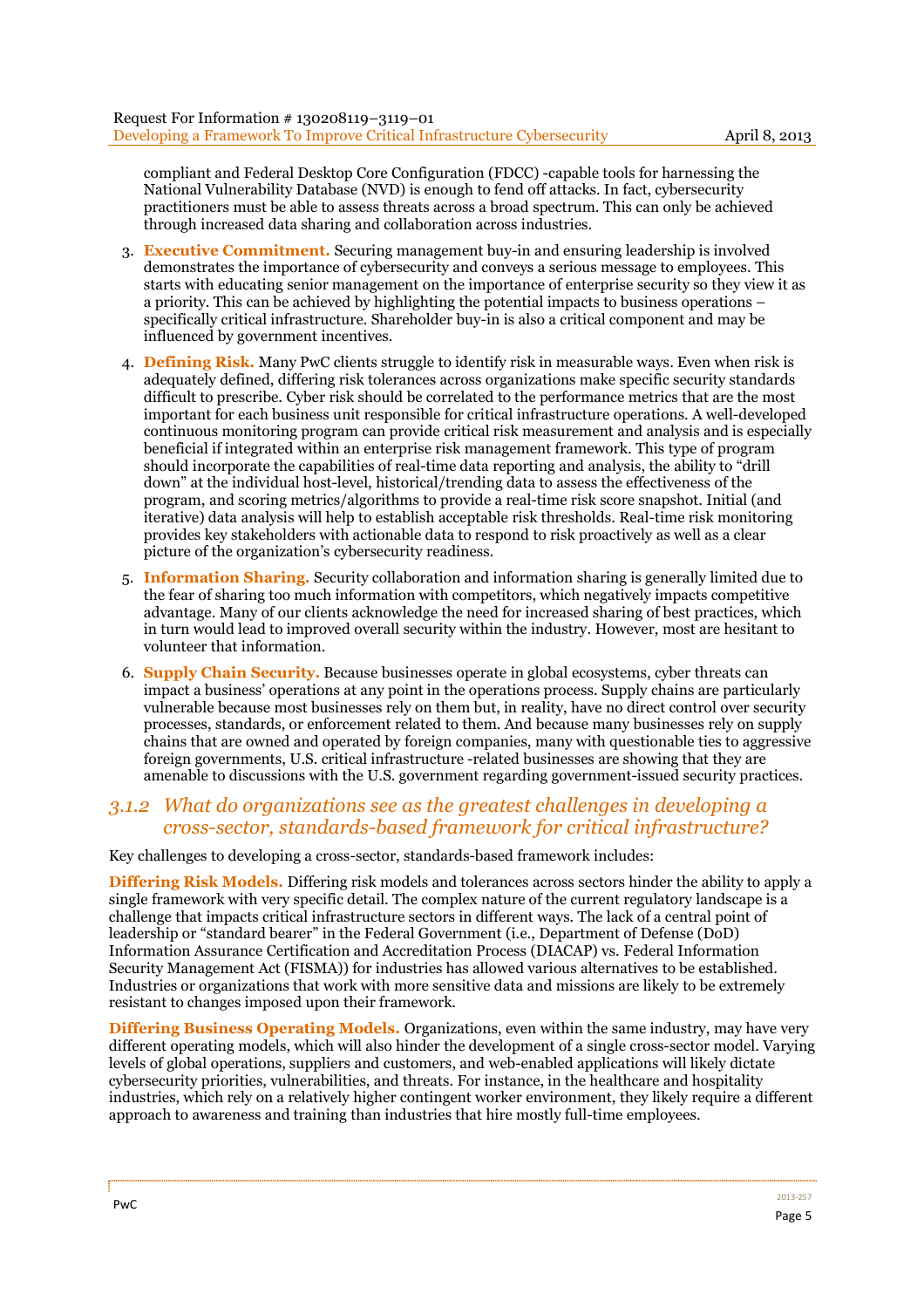**Differing Cost Structures.** Due to their ability to absorb costs or pass them along to their customer base, certain organizations and industries will be able to handle the increased costs associated with aligning to a new standards-based framework. On the other hand, a deployment of a single cross-sector framework could impose economic hardships on certain organizations or industries, limiting participation or overall effectiveness as other operating risks take the place of cyber risks.

**Overlapping Regulatory Requirements.** One of the concerns within the utilities industry, and quite possibly the healthcare and financial services industries, is the threat of having multiple, overlapping regulatory requirements. The utilities industry is particularly concerned with having to comply with North American Electric Reliability Corporation (NERC) Critical Infrastructure Protection (CIP) requirements in addition to the framework standards being considered.

NIST may seek to limit these concerns via a maturity model to help organizations gauge their current capabilities against a spectrum of increasing effectiveness within the confines of the framework. Ultimately, some organizations with lower maturity may be unable or unwilling to meet what the framework suggests based on the current state of their security program. Organizations that have a specific plan of action in place to meet the various framework elements over time (with a step-by-step maturity plan) will be better-positioned than organizations that simply reject the framework from the onset.

### *3.1.3 Describe your organization's policies and procedures governing risk generally and cybersecurity risk specifically. How does senior management communicate and oversee these policies and procedures?*

Cybersecurity risk should not be evaluated separately from business operations; rather, policies should be all encompassing and consider all facets of the organization when defining and evaluating risk. Many organizations find themselves still in the planning stages of cyber risk management, or even enterprise risk management as a whole, having created strategies that quickly become outdated. Policies and procedures must be dynamic "living documents" and be constantly reviewed and revamped to account for the ever changing ecosystem. Apart from developing policies and procedures, organizations should consider actively testing the operating effectiveness of controls to validate whether security and risk mitigation mechanisms are operating as expected.

In addition, organizations should shift away from the "check the box" mentality regarding cybersecurity risk and risk assessments. Assessments often uncover a long list of findings that are either never addressed or sit stagnant for a long period of time. Merely identifying risks it not sufficient. To overcome these challenges, organizations often develop a risk assessment methodology to identify, evaluate and prioritize, monitor, and remediate risks. In this case, leadership and key stakeholder buy-in and understanding is critical to understanding that a strong risk management program can provide them with a competitive advantage and increase industry confidence in their cybersecurity and overall risk practices.

Specifically with regards to cybersecurity risk, we have observed the need to move from a control model that seeks to prevent cyber incidents to one that incorporates prevention along with a stronger emphasis on detecting and correcting vulnerabilities and incidents. In the global business ecosystem, this requires a balance between an internal and external focus, as well as the risk responsibility assigned to the business rather than to the IT organization.

### *3.1.4 Where do organizations locate their cybersecurity risk management program/office?*

Our view is that no matter where the cybersecurity risk management program or office is located, the organization should understand the overall risks to the organization and how cybersecurity risks relate to the overall risk posture. The cybersecurity risk management office should be positioned to be able to affect the business and technical aspects of operations.

The cybersecurity risk management program/office has been viewed as an Information Security responsibility. To highlight the importance of cyber risk management, we recommend that cybersecurity risk be assigned responsibility at the CEO, Chief Risk Officer (CRO), or Chief Operating Officer (COO). It should be business- aligned and owned, not just operated by an IT department, as is often the case. A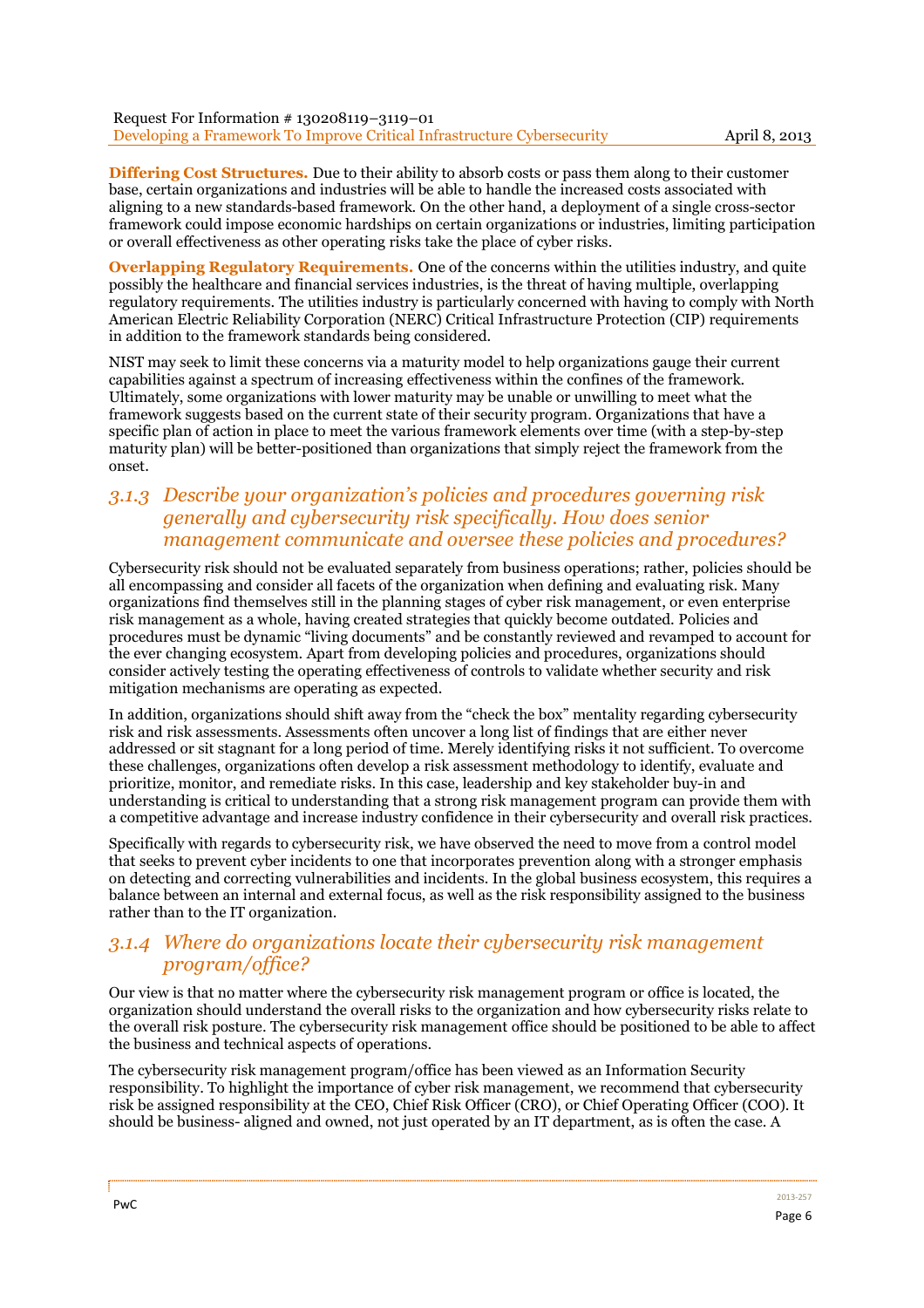centralized cybersecurity risk management office with senior-level management involvement is critical to obtaining stakeholder buy-in and to help ensure the allocation of necessary resources to keep the program/office running properly. However, depending on the size of an organization, a specific risk management office can exist with liaisons into IT, Operations, Management, Human Resources, and Financial Services. An organization may also consider assigning cybersecurity oversight responsibility to a board member to ensure that adequate governance and resources are applied to cybersecurity in alignment with corporate strategy and compliance. Internal audit organizations should also assume responsibility for assessing cybersecurity practices as part of its risk assessment portfolio.

### *3.1.5 How do organizations define and assess risk generally and cybersecurity risk specifically?*

Risk is generally categorized, assigned, and assessed based on the impact to the business, while cybersecurity risk is viewed as reputational or regulatory. Risk assessments, such as a Business Impact Analysis (BIA), are typically performed on a periodic basis as necessary; however, cybersecurity risk assessments are starting to gain more exposure as a result of internal and external pressure.

PwC recommends assessing cyber risk using a traditional risk equation (threats X vulnerabilities X impact)/controls and countermeasures) with an evaluation approach that scores each variable with a current view of the cyber landscape.

- Threats are dramatically evolving, are more numerous, and more targeted.
- Vulnerabilities are exacerbated through the ecosystem across people, process, and technology dimensions.
- The depth and breadth of impacts internally have increased due to targeted attacks on critical assets, and impacts are now felt across the enterprise and ecosystem.
- More tailored control and countermeasure designs based on prioritization of assets, intelligencebased approaches to assessing threats, and increased implementation of detective and corrective mechanisms are required.

Many organizations are conducting regular Attack and Penetration (A&P) tests as part of their periodic risk assessments in order to more actively view the enterprise from an adversary's point of view.

### *3.1.6 To what extent is cybersecurity risk incorporated into organizations' overarching enterprise risk management?*

Many large organizations have incorporated IT risk within their Enterprise Risk Management (ERM). However, smaller organizations are less mature and focus more on traditional information security operational responsibilities. Every organization, no matter the size, can benefit from incorporating cybersecurity risk into their overarching ERM. Before doing so, though, an organization must establish their baseline for risk tolerance. This baseline will vary based on the sensitivity of the data and mission and will require different approaches if risk tolerance is generally low versus organizations that decide to accept a higher level of risk in their operating activities. This baseline will also help determine the organization's priority systems and data in order to direct efforts and funds to those areas first. We generally recommend incorporating cybersecurity risk management into an organization's overall ERM approach. We see this approach as a potential for an organization to take on a more proactive stance towards risk management – including actively developing countermeasures and procedures to anticipate and mitigate risk – with the mindset that it is not a matter of *how*, but *when* their systems will be compromised.

PwC's GSIS survey results from 2013 note that "diminished budgets have resulted in degraded security programs, risks are not well understood or properly addressed, and new technologies are being adopted faster than they can be safeguarded" within the public sector. Integrating cybersecurity risk management into overarching enterprise risk management practices can achieve efficiencies and greater senior leader visibility, thereby providing additional resources to address issues. Additionally, PwC healthcare industry practitioners note that many organizations incorporate cybersecurity through an internal information security risk management group responsible for managing and directing an organization-wide information protection program, mainly due to industry regulatory requirements.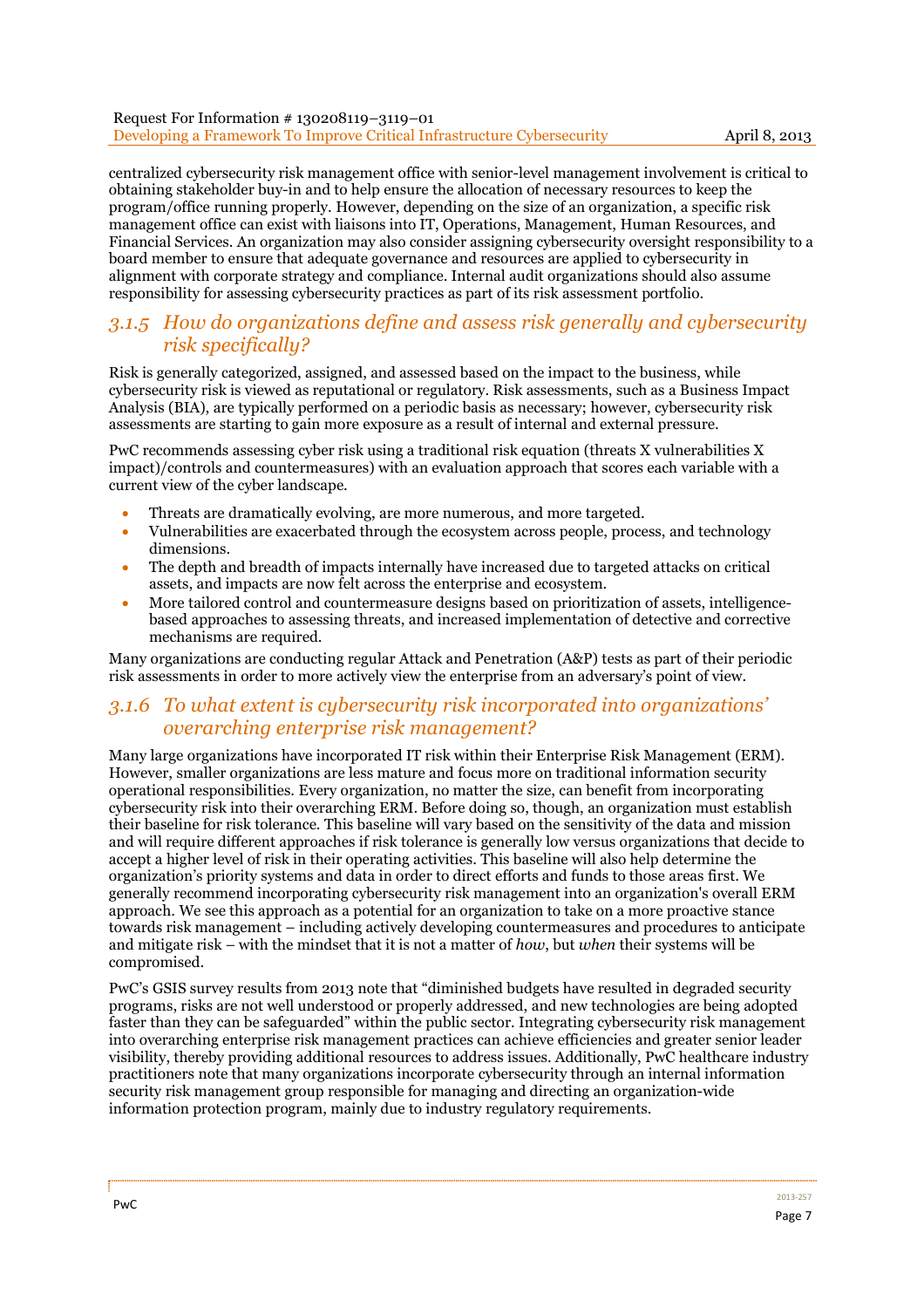### *3.1.7 What standards, guidelines, best practices, and tools are organizations using to understand, measure, and manage risk at the management, operational, and technical levels?*

There are many risk management standards that serve as general guidelines to help organizations in addressing their risks. Below is a list of the more popular risk management frameworks that we have observed our clients using:

- ISO 3100: Risk Management Practices and Guidelines
- OCEG "Red Book" 2.1: GRC Capability Model
- BS 3110: Code of Practice for Risk Management
- COSO: Enterprise Risk Management Integrated Framework
- FERMA 2002: A Risk Management Standard
- SOLVENCY II: Risk Management for the Insurance Industry
- ISACA frameworks of COBIT 5, Risk IT, and Val IT
- NIST Risk Management Framework

Often, general standards for managing risks from a management, operational, and technical aspect start with an understanding the organization's critical mission area and the supporting elements. Not knowing what is most critical to the mission leads to a poor definition of fault tolerances, resulting in misappropriation of scarce resources to address the most high-impact risks to the organization.

PwC has also observed that companies often create hybrid risk management frameworks that are based on general guidelines established by standards organizations like ISO or NIST, coupled with industryspecific best practices from various guidelines and regulations. Generally, the management of an organization's risk will take into account the operational needs of that organization rather than assuming that a single framework provides one specific answer on how to manage risk in that organization. PwC has conducted many engagements where we apply our proprietary frameworks and methodologies to a client's specific business model. PwC's Risk Management and Mitigation Planning (RMMP) services have attained Department of Homeland Security (DHS) Support Anti-terrorism by Fostering Effective Technologies (SAFETY) Act designation and certification, which supports the use of such hybrid risk management approaches in securing critical infrastructure.

### *3.1.8 What are the current regulatory and regulatory reporting requirements in the United States (e.g., local, state, national, and other) for organizations relating to cybersecurity?*

From PwC's viewpoint, the FISMA and the Comprehensive National Cybersecurity Initiative (CNCI) directed by the January 2008 National Security Presidential Directive 54/Homeland Security Presidential Directive 23 (NSPD-54/HSPD-23) both drive the regulatory and regulatory reporting requirements for the public sector. Other regulatory requirements within the private sector address elements of cybersecurity such as privacy (e.g., Health Insurance Portability and Accountability Act (HIPAA)). Other notable regulations with or without reporting requirements include:

- Electronic Communications Privacy Act (ECPA)
- Stored Communications Act (SCA)
- Computer Fraud and Abuse Act (CFAA)
- Defense Industrial Base
- State Breach Notification Laws (state specific)
- Payment Card Industry Data Security Standard (PCIDSS)
- Gramm-Leach Bliley Act (GLBA)
- 2002 Homeland Security Act
- United States Computer Emergency Readiness Team (US-CERT)
- North American Electric Reliability Corporation (NERC) Critical Infrastructure Protection (CIP) Standards
- Nuclear Regulatory Commission (NRC)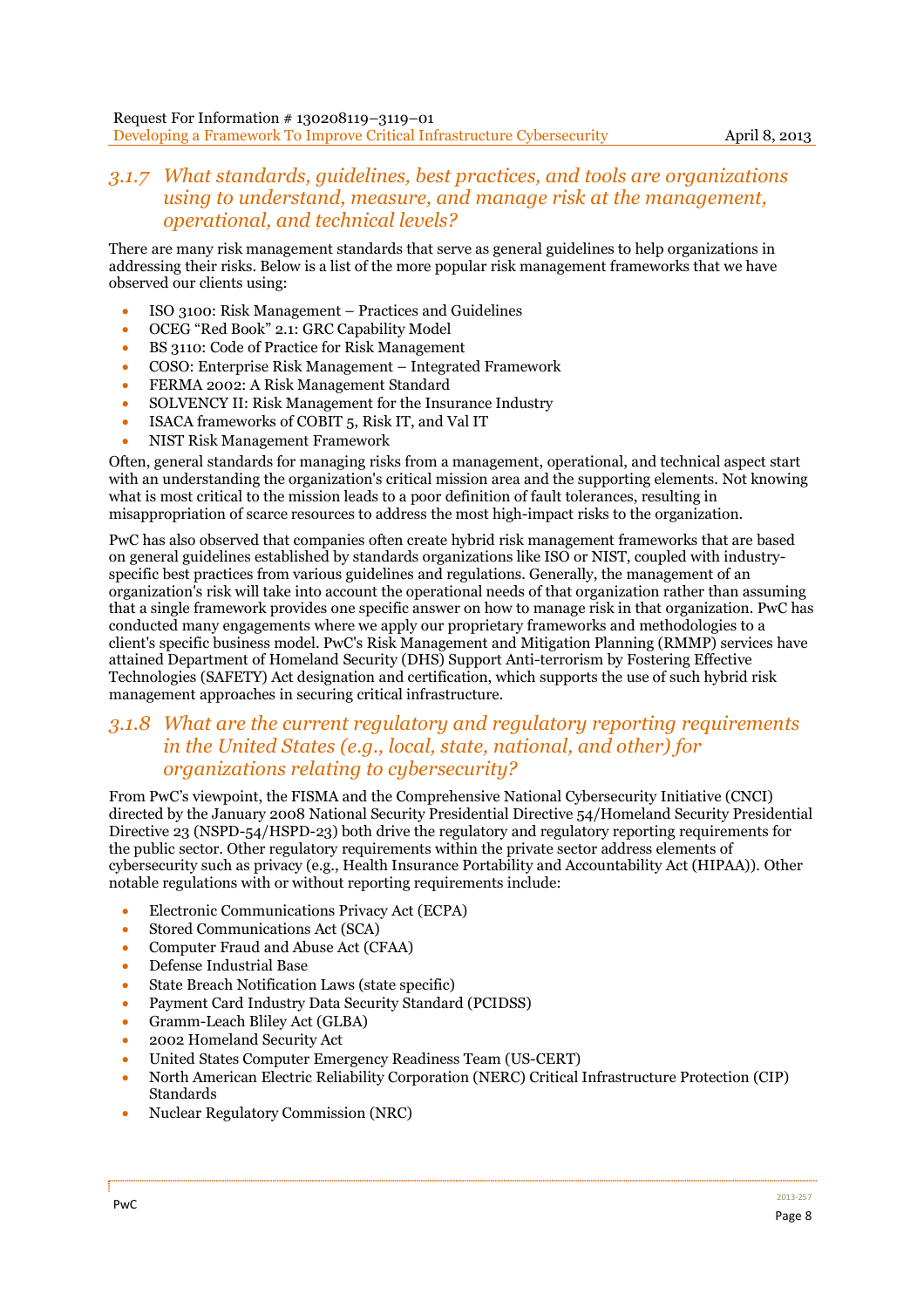Additionally, individual states, particularly California, have existing or emerging security and privacy requirements related to electric grids and customer information.

Generally, these regulations address specific elements of cybersecurity but do not provide the basis for a full cybersecurity framework.

### *3.1.9 What organizational critical assets are interdependent upon other critical physical and information infrastructures, including telecommunications, energy, financial services, water, and transportation sectors?*

Dependencies between critical physical and information infrastructures, such as telecommunications, energy, financial services, water, and transportation, to an organization's operational status, is largely dependent on their mission. In general, most organizations have information systems or network enterprises that have a dependency on telecommunications and energy. "Back Office" operations for any organization are dependent on these two critical infrastructures. Facilities that house the operational environments for an organization's workforce are dependent on water and energy. The critical dependencies of these infrastructures are associated with the risk to people and property. For example, a lack of running water means that living domiciles get backed up with sewage, causing health concerns to the people housed there. Ultimately, PwC practitioners across multiple industries have an anecdotal knowledge base on the interdependencies to critical infrastructure; however, there is not a cross-industry macro view of interrelated infrastructure.

Assets in critical infrastructure sectors are increasingly becoming interdependent with one another. Disruptions in one sector are likely to adversely affect the operations of others. Interdependent effects occur when an infrastructure disruption spreads beyond itself to cause an appreciable impact on other infrastructures, which in turn causes more disruptive effects on the other infrastructures. When an infrastructure system suffers an outage, it is often possible to estimate the impact of that outage on service delivery. These are the consequent effects of an "outage". Due to business operations' strong dependency on information flow and connectivity, it is not a surprise that electricity, utilities, and telecommunications are critical services. As a result, we expect adversaries to target critical infrastructure assets through secondary and tertiary interdependencies that may be less understood and/or protected.

For example, during our work with healthcare practitioners, PwC recognizes that there is a strong organizational dependency on all infrastructures due to their direct impact on human life. Hospitals are a general community aggregated into one location that houses and/or affects both stakeholders and users. Hospitals depend on electricity to run life-saving equipment, water to provide critical fluids, telecommunications to run the interconnected personal medical records systems that support diagnoses and proper patient care, and financial systems to ensure connectivity with the insurance companies and financial organizations that run the "business" of a hospital.

In addition, during our work with the financial industry, PwC has noted the strong dependence upon telecommunications and electricity due to the interconnectivity of today's commerce, from connections at stock market locations to e-commerce on the world-wide web. For example, if the New York Stock Exchange had telecommunication issues, no trades could be executed outside of the market itself, which could bring down the entire financial industry and cause significant financial impact around the world.

### *3.1.10 What performance goals do organizations adopt to ensure their ability to provide essential services while managing cybersecurity risk?*

During our work with a variety of business types and government agencies, PwC has observed that most organizations' performance objectives do not integrate business performance with cybersecurity performance. While organizations' performance goals, which measure the "health" of the organization and its mission, have evolved to include metrics that have dependencies on information systems, there are rarely executive-level measures of the security performance of those information systems. To address this, organizations may wish to develop cybersecurity performance measures based on the following:

- Security process effectiveness goals
- Business continuity and disaster recovery
- Security communication, training, and human capital activities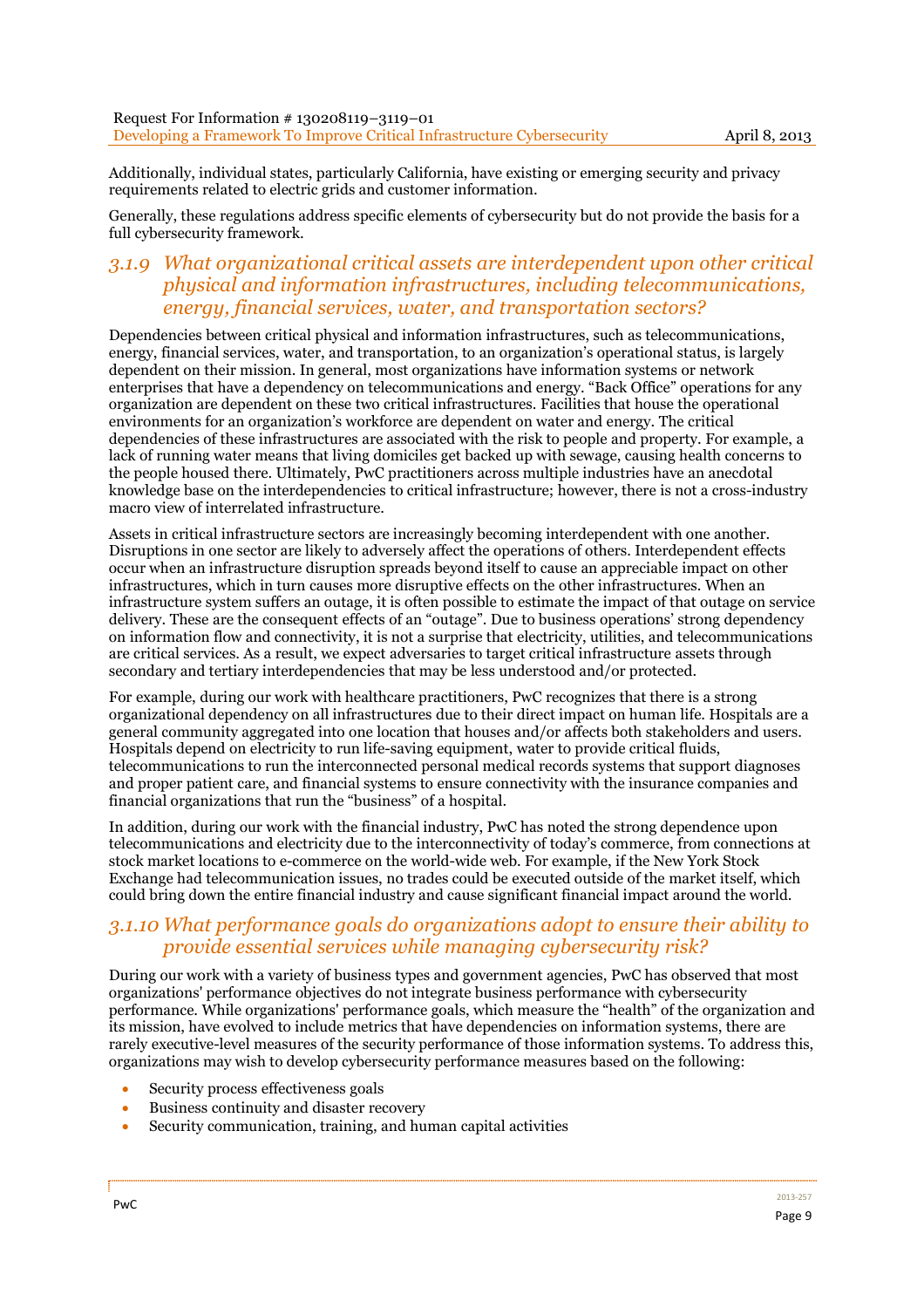| Request For Information #130208119-3119-01                              |  |
|-------------------------------------------------------------------------|--|
| Developing a Framework To Improve Critical Infrastructure Cybersecurity |  |

#### Regulatory compliance goals

Cybersecurity must be embedded into critical infrastructure board- and executive-level decision making. Active engagement at the highest levels will signal a committed strategy to get in front of cyber threats and be prepared to respond quickly when attacks are successful. A successful cybersecurity framework will incentivize businesses and operators of critical infrastructure to view security as a differentiator in its business. If shareholders, boards, and CEOs do not view cybersecurity as a priority, then it will be difficult for the cybersecurity framework to gain wide-spread acceptance.

### *3.1.11 If your organization is required to report to more than one regulatory body, what information does your organization report and what has been your organization's reporting experience?*

Generally, every organization has multiple regulatory compliance requirements it must meet within its industry to continue operating effectively. We have seen that organizations in critical infrastructure segments like telecommunications, financial markets, and utilities are governed by a broad swath of regulations from international, national, state, and local industry authorities. For example, PwC, as an audit and accounting firm, is subject to multiple regulatory bodies just in the U.S., such as the Securities Exchange Commission (SEC), the American Institute of Certified Public Accountants (AICPA), and the Public Company Accounting Oversight Board (PCAOB). Organizations that span multiple industries or perform more complex or risky activities will likely be regulated by multiple regulating bodies. Ultimately, PwC has found that leading organizations strive to find ways to establish regulatory compliance as a market differentiation. For example, consumers may place a premium on conducting business with a financial institution that demonstrates above-standard performance and regulatory compliance related to cybersecurity. Regardless, it is beneficial for organizations to meet a certain minimum standard for protecting critical infrastructure information systems in order to establish some form of defensible liability stance should a cyber attack occur. However, most standards compliance is voluntary. Thus, an organization's adoption of that standard must be linked to a specific business need in order to act as an incentive for compliance.

### *3.1.12 What role(s) do or should national/international standards and organizations that develop national/international standards play in critical infrastructure cybersecurity conformity assessment?*

Just as in the current environment of cybersecurity awareness and collaboration across international and national public and private sectors, industry leaders must determine a set of general guidelines to provide a uniform security posture across all critical infrastructures. Due to the global footprint of today's interconnected information systems, a consistent approach to protect all information systems is necessary to assure security of U.S. critical infrastructure systems. Standards committees, such as the International Organization for Standardization (ISO), the Security Industry Association (SIA), the Institute of Electrical and Electronics Engineers (IEEE), and NIST, must participate at Group of Eight (G8), North Atlantic Treaty Organization (NATO) and other international summits to reach agreement on cybersecurity standards.

These bodies should focus on understanding and addressing macro-level cybersecurity issues and developing the common definitions and taxonomies from which more specific industry-focused solutions can be developed. This will allow tailoring to specific organizational and industry considerations while maintaining alignment to broader national and international objectives. PwC recommends conformity assessment to be performed by qualified, independent third parties similar to financial statement assurance or current NIST compliance assessments within federal agencies. These third parties are more likely to be able to assemble the necessary resources and develop innovative methods to assess performance against various standards.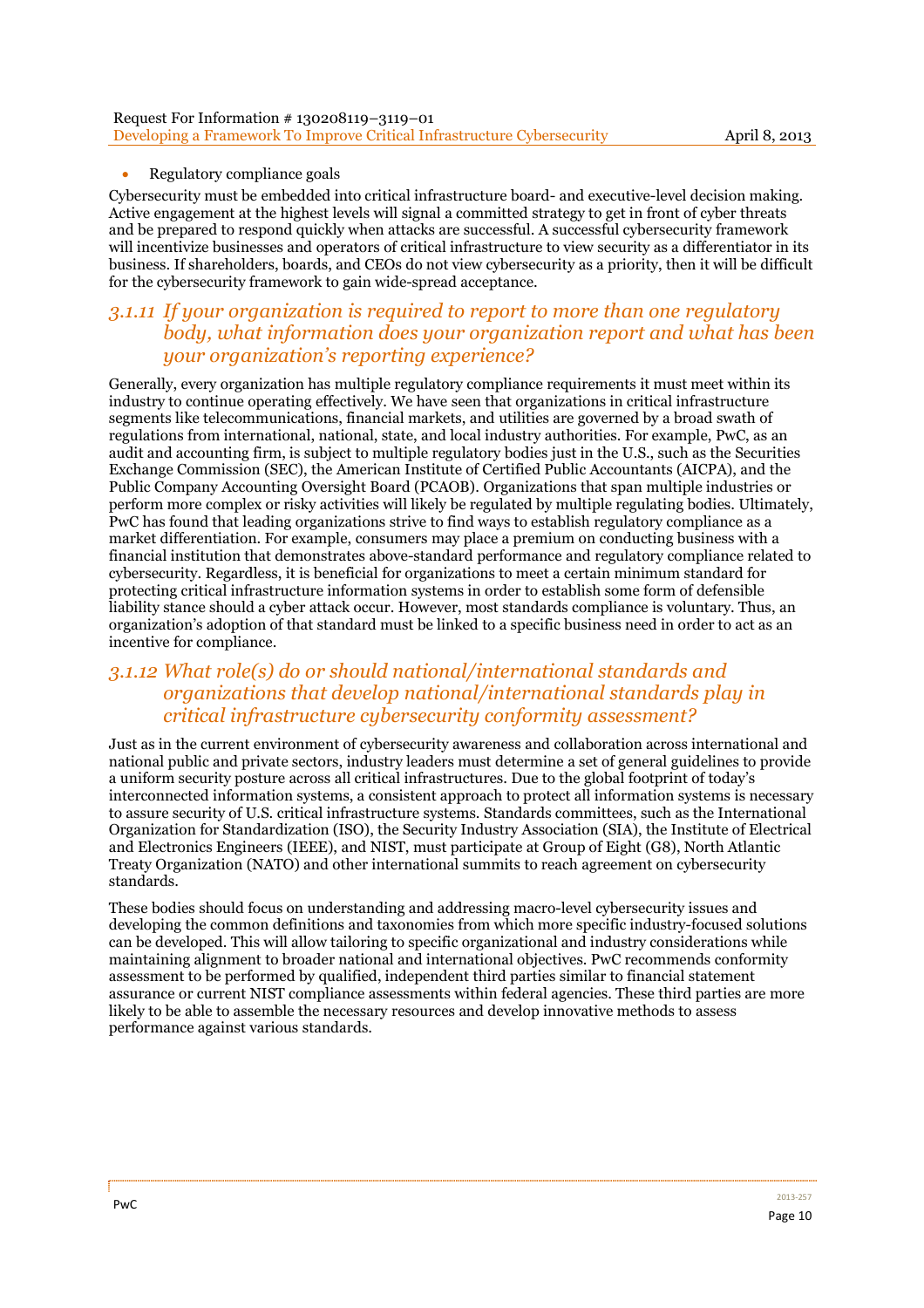## *3.2 Use of Frameworks, Standards, Guidelines, and Best Practices*

As set forth in the Executive Order, the Framework will consist of standards, guidelines, and/or best practices that promote the protection of information and information systems supporting organizational missions and business functions. NIST seeks comments on the applicability of existing publications to address cybersecurity needs, including, but not limited to the documents developed by: international standards organizations; U.S. Government Agencies and organizations; State regulators or Public Utility Commissions; Industry and industry associations; other Governments, and non-profits and other nongovernment organizations. NIST is seeking information on the current usage of these existing approaches throughout industry, the robustness and applicability of these frameworks and standards, and what would encourage their increased usage.

### *3.2.1 What additional approaches already exist?*

While there are many approaches to standards, frameworks, and guidelines, the following is a sampling of the approaches our clients use to establish cybersecurity best practices:

- National Institute of Standards and Technology (NIST)
	- $-$  SP 800-53
	- $-$  SP 800-12
	- $-$  SP 800-14
	- $-$  SP 800-26
	- $-$  SP 800-37
- Information Technology Infrastructure Library (ITIL)
- International Society of Automation
	- $-$  ISA-00
- Information Systems Audit and Control Association (ISACA)
	- – Control Objectives for Information and Related Technology (COBIT)
- Information Security Forum (ISF)
- Business Model for Information Security (BMIS)
- Established Security Maturity Models
- International Organization for Standardization/ International Electrotechnical Commission (ISO/IEC):
	- 17799:2000 Series– Code of practice for information security management
	- $17799:2005$ , Information technology Security techniques Code of practice for information security management
	- 27001: Information security management systems
	- TR 13335-3 (Guidelines for the Management of IT Security: Techniques for the Management of IT Security
- Public-Private Partnerships
	- $\overline{\phantom{a}}$  Department of Homeland Security (DHS) National Cybersecurity & Communications Integration Center
	- – U.S. Computer Emergency Readiness Team (US-CERT) Domestic Security Alliance Council (DSAC)
	- – Common Vulnerabilities and Exposures Program (MITRE)
	- – National Coordinating Center for Telecommunications
	- Defense Industrial Base (DIB)

Many organizations are adopting DHS's Federal Emergency Management Agency's provided incident response structure to better collaborate with each other, and government agencies in the event of a cyber incident. Some of our clients use approaches to standards and frameworks that are specific to their particular industry:

Financial Services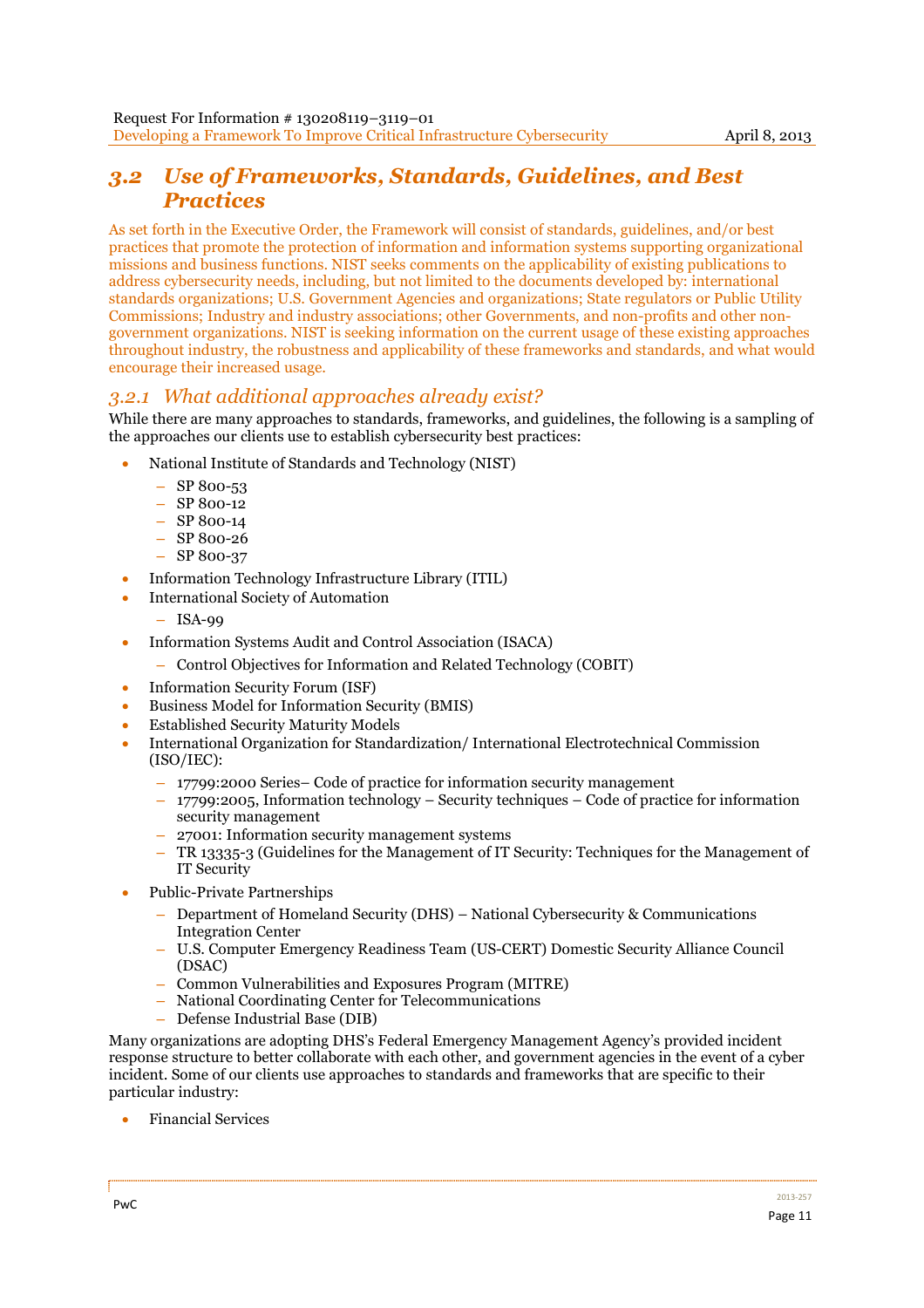- Sarbanes-Oxley (SOX)
- – Gramm-Leach-Bliley Act (GLBA)
- – Payment Card Industry Data Security Standard (PCI DSS)
- Federal Financial Institutions Examination Council (FFIEC)
- Healthcare
	- – Health Information Trust Alliance (HITRUST)
	- – Health Information Technology for Economics and Clinical Health Act (HITECH)
	- – HIPAA
- Energy
	- – North American Electric Reliability Corporation (NERC)
	- – Nuclear Energy Institute (NEI)/Nuclear Regulatory Commission (NRC)

#### *3.2.2 Which of these approaches apply across sectors?*

Just as in the approaches that already exist, several of the approaches apply across sectors. Our clients have specified a few that apply:

- National Institute of Standards and Technology (NIST)
	- $-$  SP 800-53
	- SP 800-12
	- $-$  SP 800-14
	- – SP 800-26
	- $-$  SP 800-37
- Information Technology Infrastructure Library (ITIL)
- International Society of Automation
	- $ISA-99$
- International Organization for Standardization/International Electrotechnical Commission (ISO/IEC):
	- 17799:2000: Series–Code of practice for information security management
	- $17799:2005$ : Information technology Security techniques Code of practice for information security management
	- 27001: Information security management systems
	- TR 13335-3: Guidelines for the Management of IT Security: Techniques for the Management of IT Security

Some approaches that are specific to the financial industry address risks in a way that could result in best practices for industries outside the financial industry. Two specifically named are GLBA and FFIEC.

### *3.2.3 Which organizations use these approaches?*

While we are unable to indicate specific organizational usage of these approaches, our discussions with our critical infrastructure clients leads us to conclude that all sectors use one or more of these approaches as operational roadmaps for their CIOs, Certified Information Security Officers (CISOs), Security Officers, and Risk Officers in the defense and development of a resilient critical infrastructure.

### *3.2.4 What, if any, are the limitations of using such approaches?*

The most significant limitation of using such approaches is that no approach will ever eliminate every form of cyber risk, nor should any approach be expected to ensure total security. Because the cybersecurity environment is in a constant state of evolution, proactive standards and approaches are continuously being developed to combat emerging threats and risks, which are also in a constant state of change. However, because the standards have not been thoroughly tested or implemented, their effectiveness in preventing cybercrime is uncertain, especially given new technological advances and developments.

A number of organizations struggle to implement broad, industry-agnostic standards in their particular operating environments. Two such standards are COBIT, which focuses on governance standards; and IOS 27000, which focuses on information security controls. Poorly aligned standards to actual operating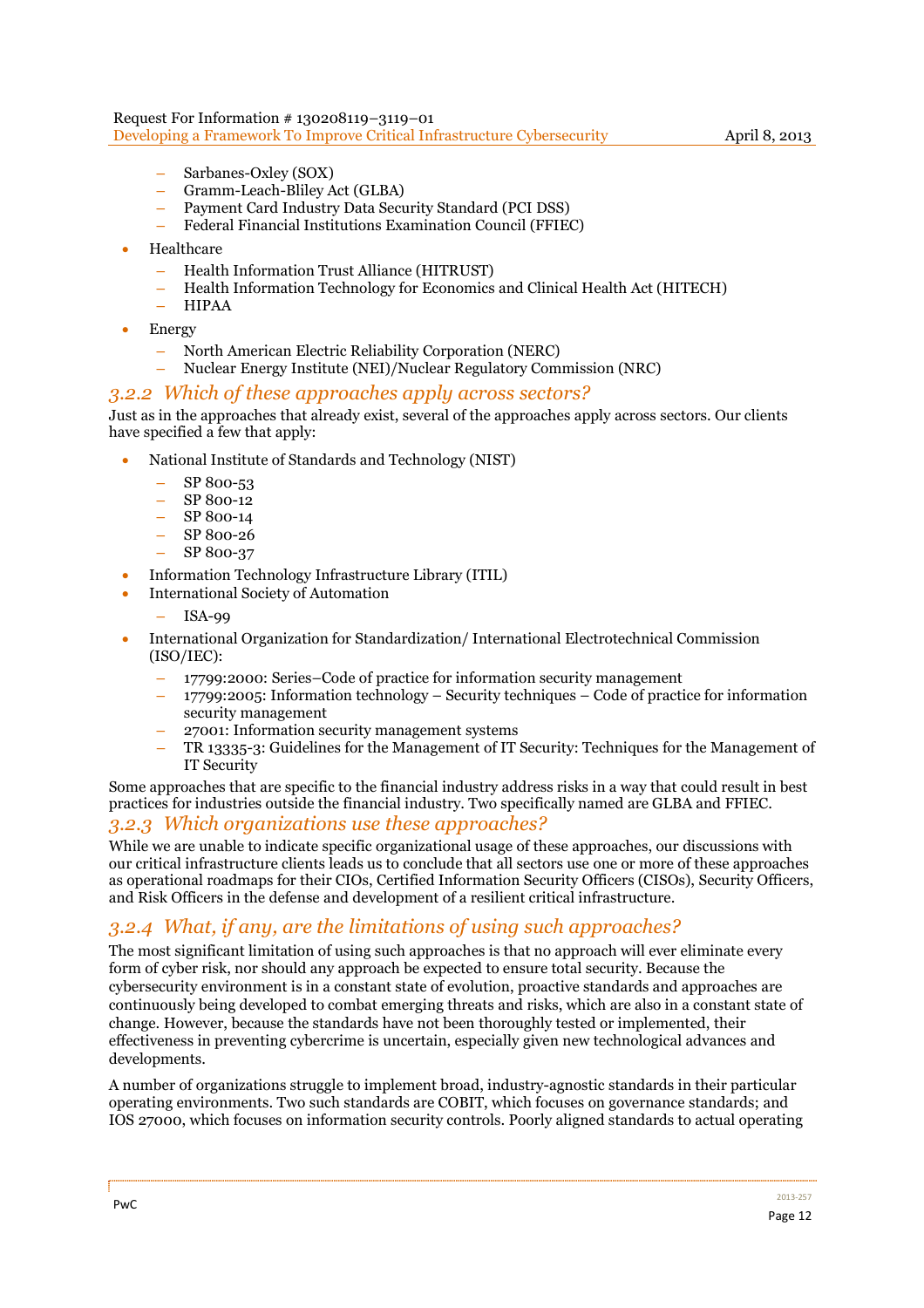environments leave gaps and inconsistencies in specific sector's security approaches. In the energy industry, operations take place in an automation and control systems environment, yet many required standards are IT-centric. Even where industry-specific approaches exist, limitations on their effectiveness may exist. For instance, some frameworks used in the financial sector are difficult to obtain without costly membership fees.

Successful, resilient organizations recognize the absence of a mature integration model. These organizations adopt a "continuous growth" model that will enable them to be as smart and adaptive as their adversaries, constantly developing approaches and proactive measures to protect their IT environment. These companies see the Executive Order as an opportunity to strengthen cybersecurity, which will ultimately increase profits from a cybersecurity approach that drives value and enhances returns on their security investments.

### *3.2.5 What, if any, modifications could make these approaches more useful?*

A common taxonomy of cybersecurity capability terminology and definitions can provide a foundation from which to build standard sets tailored to specific industry segments and operating models (e.g., global operations, outsourced IT services, etc.). Standards should reflect the range of risk tolerances and recognize that one size does not fit all. There is a need for unambiguous, industry-specific approaches that include examples they can use to derive custom organizational policies, procedures, and tools. In fact, the very framework NIST is developing could provide a mapping of the standards to steer sectors toward the most applicable solution. Implementation guides should be created that discuss real-world applications and examples. Also, a comprehensive matrix or work program could help make the approaches more useful. Security professionals in the energy sector suggested creating standards that govern controls and procedures specific to the industrial automation and control systems environment within their industry.

Given the broad range of cyber threats and their increasingly adverse impact to business-critical functions, determining exactly where to integrate specific approaches within information systems is imperative to determine the appropriate level of organization risk, response, and capital investment.

### *3.2.6 How do these approaches take into account sector-specific needs?*

To account for sector-specific needs, the best approach is one that starts with top-level standards that are more general and less sector-specific. With top-level standards in place, more detailed, sector-specific standards can be created that address definitive concerns. This approach is similar to the National Security Agency's Community Gold Standard that is comprehensive, yet provides the ability to define specific configurations at the individual Component level. If designed with owner and operator input, this top-level approach will provide greater insight into how leaders perceive the information that is of value to their organization, the risks that are prevalent, and the mitigation plan to reduce security exposures. Additionally, this approach promotes an industry-agnostic framework that provides a base of common terminology, definitions, and tools from which sector-specific entities can build more detailed standards.

### *3.2.7 When using an existing framework, should there be a related sectorspecific standards development process or voluntary program?*

In general, a voluntary program is not effective for sectors with immature security programs, practices, or approaches. Organizations in these sectors are unable to recognize the specific guidance or direction that is required to implement cybersecurity standards, especially when so many approaches currently exist. For more mature security programs, a voluntary program could be adequate but would have to include a strong incentive program for organizations to participate. Successful incentive programs could serve as a model for less mature programs to emulate, and draw in more organizations to participate voluntarily.

PwC has found that when aligning sector-specific development processes to critical infrastructure organizations, several factors are instrumental for successful implementation. These include the size of the organization, the impact the security program can have on public relations, and the number and diversity of sector members. Organizations should have a hand in identifying which recommendations are most applicable to them, ensuring approaches that define solutions to a specific environment. We observed in the financial industry in particular that a sector-specific approach would probably allow for the consideration of the nuances of each sector's legal and regulatory requirements. This could yield a more targeted approach to controls and governance.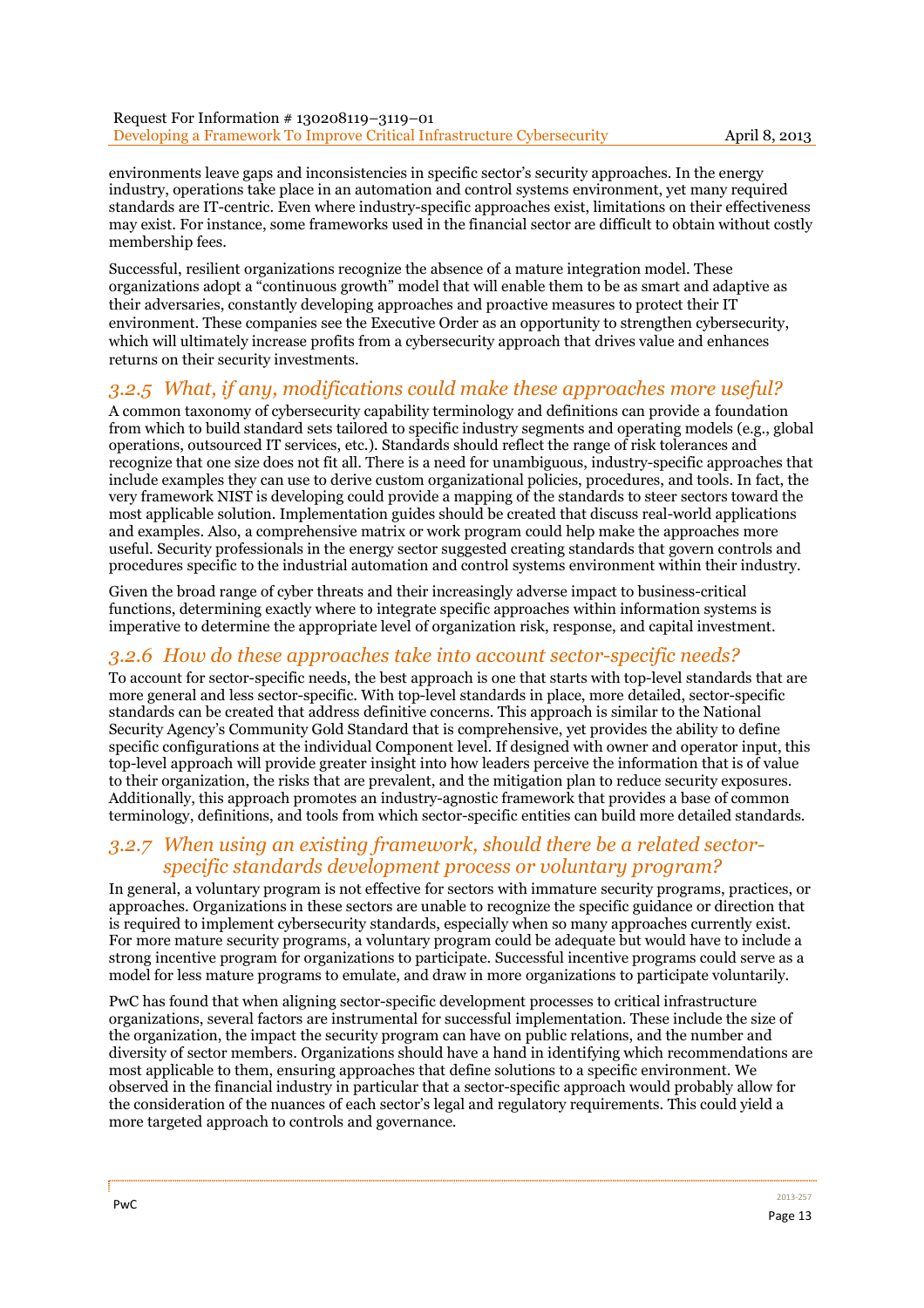### *3.2.8 What can the role of sector-specific agencies and related sector coordinating councils be in developing and promoting the use of these approaches?*

Sector-specific agencies and related-sector coordinating councils can benefit from sector-specific conferences, webcasts, or training around cybersecurity. The ability to document and share sector-specific cybersecurity measures with other sectors benefits everyone and could lead to cross-sector policies, procedures, and centralized actions. Benefits should be promoted as redacted case studies to demonstrate the advantages of successful adoptions. These organizations would also be able to help coordinate collaboration and information sharing, reducing some of the fear of directly providing competitors with valuable information. Using an agency outside of the industry to collect and distribute the information would help introduce more anonymity to the process.

Activities that develop and promote the use of cross-sector approaches to improve security standards could create more ubiquity in standards, helping professionals who move between sectors. These activities would serve as a foundation for prerequisite skills or experiences that are transferable regardless of the industry or sector with which the security professional is aligned. This cross-sector approach would reflect the distinct operational characteristics of each sector founded on the commonalities of industrial automation and universal control systems.

## *3.2.9 What other outreach efforts would be helpful?*

Security conferences and trade shows could be useful outreach efforts but, we caution that if poorly managed, they could turn into marketing events that reduce the collegiality and collaborative environments they are meant to espouse. These events should be balanced with both large and small organizations in order to capture the full spectrum of experiences that can be brought together and shared. It would be important to include international organizations as well, especially since businesses increasingly operate in a global ecosystem. The availability of internationally-focused events will allow businesses to get in front of the broader cybersecurity program issues they already face. For the defense sector in particular, it may make sense to participate in NATO-level discussions. The G8 Summit is another example of an international-based event that would attract organizations from the financial sector.

# *3.3 Specific Industry Practices*

In addition to the approaches above, NIST is interested in identifying core practices that are broadly applicable across sectors and throughout industry. NIST is interested in information on the adoption of the following practices as they pertain to critical infrastructure components:

- Separation of business from operational systems
- Use of encryption and key management
- Identification and authorization of users accessing systems
- Asset identification and management
- Monitoring and incident detection tools and capabilities
- Incident handling policies and procedures
- Mission/system resiliency practices
- Security engineering practices
- Privacy and civil liberties protection

### *3.3.1 Are these practices widely used throughout critical infrastructure and industry?*

PwC has found that the security practices outlined in this section are used throughout critical infrastructure and industry, but vary in level of intensity from one type of information system to the next within organizations and throughout the critical infrastructure sector. For example, the separation of business systems from operational systems is common in industries which rely on industrial or process control systems, e.g., energy, utilities, and manufacturing. While privacy protection is a key focus for consumer information-based industries such as healthcare and financial services.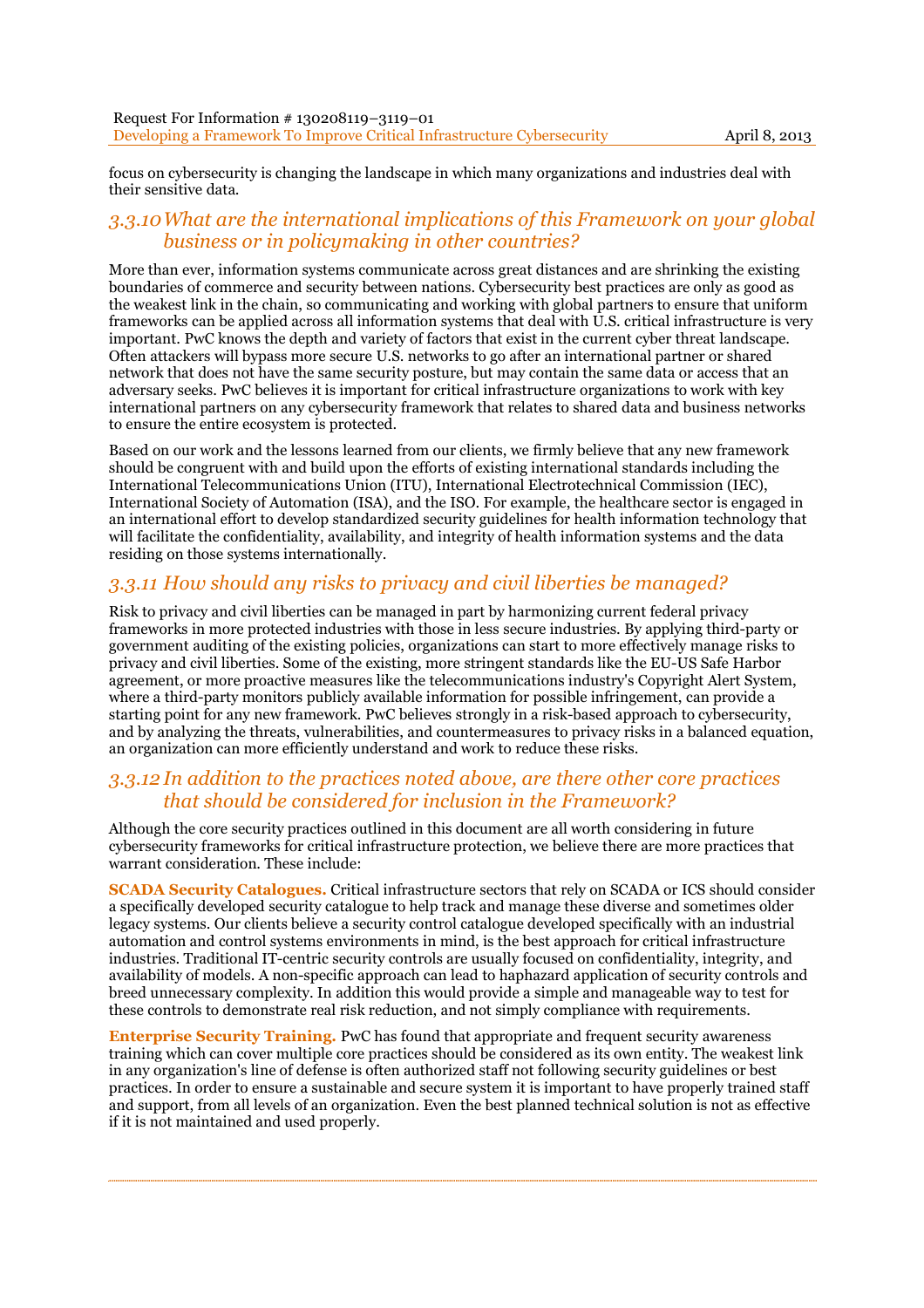**Performance Monitoring.** Many organizations are struggling to develop a set of performance measures that adequately portray their cyber risk posture at any given time. Real-time monitoring of security controls can be a cost-effective method of managing compliance and helping to reduce security costs, making it more appealing to more organizations. Continuous monitoring methods are evolving and are expected to be a core element to an organization's cybersecurity program. Markets for "security intelligence" tools that provide risk status based on aggregated network operations and security tool event logs are growing as managers and executives seek the timely status of their cybersecurity. In addition, independent security audits can help organizations measure and validate compliance with specific security guidelines and provide assurance to stakeholders.

**Automated Identification and Analysis of Users.** Organizations are beginning to enhance the identification and authorization of users accessing systems via automated tools for baselining and tracking user access, privileges, and activity with an organization's network to help deter and prevent insider threats. The threat to U.S. critical infrastructure from a trusted insider has one of the largest potentials for impact and viability if a person with the right access and knowledge decided to act maliciously or even inadvertently by not following standard guidelines or security practices. This growing market for heuristic software should be monitored and used when appropriate to help alleviate some of the risk to an organization from an insider threat.

# *4.0 Conclusion*

To counter today's cyber threats, cybersecurity must operate the way businesses operate: agile with interconnected processes that are able to recognize and respond to multiple threats with limited resources. These are the realities owners and operators face as they run their businesses and manage cyber risks. The Cybersecurity Framework should recognize that while businesses operate in industry or sector settings, each has distinctly different strengths, weaknesses, and capabilities. Critical infrastructure standards are encouraged, yet should have some flexibility built-in to allow for, and take advantage of, the different capabilities each owner and operator brings. This includes what specific components should be considered more critical than others. The Framework should identify and measure risk using consistent methodologies that do not favor one business model over another, and support dynamic and real-time risk analysis. The most effective cybersecurity practices consider adversary intentions and enable processes to share threat information.

Cybersecurity is much more than a technical issue. The successful development, implementation, and management of this Framework will require ideas in areas that include technical management, risk, performance measurement, organizational alignment, and program management solutions. Despite the hundreds of ideas that speak to many of these points, there will likely still be critical knowledge gaps. PwC has a vast amount of federal and industry experience to assist in applying a holistic approach to cybersecurity. Our relationships with senior executives throughout the security industry have matured our understanding of their concerns and viewpoints. We are available as a trusted advisor to assist with executive-level information gathering and pragmatic counsel.

Our breadth and depth of experience not only reaches across industries, but also most of the critical functions that will contribute to a successful Framework development. Supporting a critical component of the Framework, PwC has helped clients identify future risks, measure the impacts of those risks, and develop plans to mitigate these risks. Owners and operators are encouraging consistent performance measures, an area in which we bring significant proficiency having helped many organizations define and determine success. Considering the enormous task at hand to bring the Cybersecurity Framework to life, we have helped clients manage large-scale programs through our ability to define the scale and scope of work. Our security practice is well-known internationally for its expertise across all of these management functions. PwC looks forward to working with NIST, other government agencies, standards and regulatory bodies, academia, and our industry-client base to establish a cybersecurity framework in protection of our country's critical infrastructure.